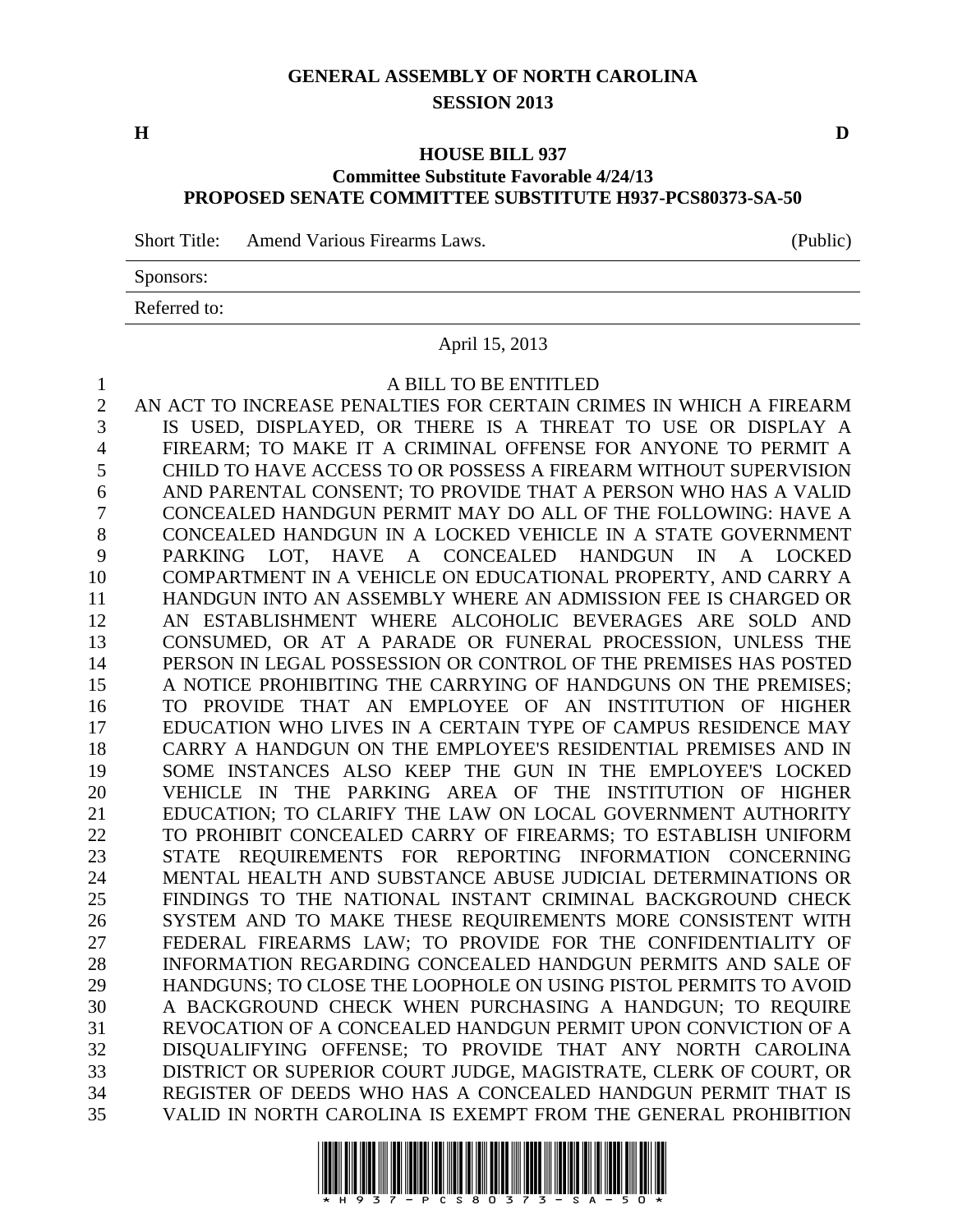|                  | <b>General Assembly Of North Carolina</b> |                   |                                                                                                  | <b>Session 2013</b> |
|------------------|-------------------------------------------|-------------------|--------------------------------------------------------------------------------------------------|---------------------|
| $\mathbf{1}$     |                                           |                   | AGAINST CARRYING A CONCEALED WEAPON AND FROM THE PROHIBITIONS                                    |                     |
| $\mathbf{2}$     |                                           |                   | AGAINST CARRYING A WEAPON ON CERTAIN PREMISES OR IN CERTAIN                                      |                     |
| 3                |                                           |                   | CIRCUMSTANCES; TO ALLOW HUNTING WITH A SUPPRESSOR OR OTHER                                       |                     |
| $\overline{4}$   |                                           |                   | DEVICE DESIGNED TO MUFFLE OR MINIMIZE THE REPORT OF A FIREARM;                                   |                     |
| 5                |                                           |                   | AND TO MAKE THE DEFINITION OF QUALIFIED RETIRED LAW ENFORCEMENT                                  |                     |
| 6                |                                           |                   | OFFICER CONSISTENT WITH FEDERAL LAW.                                                             |                     |
| $\boldsymbol{7}$ |                                           |                   | The General Assembly of North Carolina enacts:                                                   |                     |
| $\,8\,$          |                                           |                   | <b>SECTION 1.</b> G.S. 14-269 is amended by adding a new subsection to read:                     |                     |
| 9                | $"$ (a2)                                  |                   | This prohibition does not apply to a person who has a concealed handgun permit                   |                     |
| 10               |                                           |                   | issued in accordance with Article 54B of this Chapter, has a concealed handgun permit            |                     |
| 11               |                                           |                   | considered valid under G.S. 14-415.24, or is exempt from obtaining a permit pursuant to          |                     |
| 12               |                                           |                   | G.S. 14-415.25, provided the weapon is a handgun, is in a closed compartment or container        |                     |
| 13               |                                           |                   | within the person's locked vehicle, and the vehicle is in a parking area that is owned or leased |                     |
| 14               |                                           |                   | by State government. A person may unlock the vehicle to enter or exit the vehicle, provided the  |                     |
| 15               |                                           |                   | handgun remains in the closed compartment at all times and the vehicle is locked immediately     |                     |
| 16               | <u>following the entrance or exit."</u>   |                   |                                                                                                  |                     |
| 17               |                                           |                   | <b>SECTION 2.</b> G.S. 14-269.2 is amended by adding the following new subsections               |                     |
| 18               | to read:                                  |                   |                                                                                                  |                     |
| 19               | " $(i)$                                   |                   | The provisions of this section shall not apply to an employee of an institution of               |                     |
| 20               |                                           |                   | higher education as defined in G.S. 116-143.1 or a nonpublic post-secondary educational          |                     |
| 21               |                                           |                   | institution who resides on the campus of the institution at which the person is employed when    |                     |
| 22               | all of the following criteria are met:    |                   |                                                                                                  |                     |
| 23               | (1)                                       |                   | The employee's residence is a detached, single-family dwelling in which                          |                     |
| 24               |                                           |                   | only the employee and the employee's immediate family reside.                                    |                     |
| 25               | (2)                                       |                   | The institution is either:                                                                       |                     |
| 26               |                                           | $\underline{a}$ . | An institution of higher education as defined by G.S. 116-143.1.                                 |                     |
| 27               |                                           | b.                | A nonpublic post-secondary educational institution that has not                                  |                     |
| 28               |                                           |                   | specifically prohibited the possession of a handgun pursuant to this                             |                     |
| 29               |                                           |                   | subsection.                                                                                      |                     |
| 30               | <u>(3)</u>                                |                   | The weapon is a handgun.                                                                         |                     |
| 31               | (4)                                       |                   | The handgun is possessed in one of the following manners as appropriate:                         |                     |
| 32               |                                           | $\underline{a}$ . | If the employee has a concealed handgun permit that is valid under                               |                     |
| 33               |                                           |                   | Article 54B of this Chapter, or who is exempt from obtaining a                                   |                     |
| 34               |                                           |                   | permit pursuant to that Article, the handgun may be on the premises                              |                     |
| 35               |                                           |                   | of the employee's residence or in a closed compartment or container                              |                     |
| 36               |                                           |                   | within the employee's locked vehicle that is located in a parking area                           |                     |
| 37               |                                           |                   | of the educational property of the institution at which the person is                            |                     |
| 38               |                                           |                   | employed and resides. Except for direct transfer between the                                     |                     |
| 39               |                                           |                   | residence and the vehicle, the handgun must remain at all times either                           |                     |
| 40               |                                           |                   | on the premises of the employee's residence or in the closed                                     |                     |
| 41               |                                           |                   | compartment of the employee's locked vehicle. The employee may                                   |                     |
| 42               |                                           |                   | unlock the vehicle to enter or exit, but must lock the vehicle                                   |                     |
| 43               |                                           |                   | immediately following the entrance or exit if the handgun is in the                              |                     |
| 44               |                                           |                   | vehicle.                                                                                         |                     |
| 45               |                                           | <u>b.</u>         | If the employee is not authorized to carry a concealed handgun                                   |                     |
| 46               |                                           |                   | pursuant to Article 54B of this Chapter, the handgun may be on the                               |                     |
| 47               |                                           |                   | premises of the employee's residence, and may only be in the                                     |                     |
| 48               |                                           |                   | employee's vehicle when the vehicle is occupied by the employee                                  |                     |
| 49               |                                           |                   | and the employee is immediately leaving the campus or is driving                                 |                     |
| 50               |                                           |                   | directly to their residence from off campus. The employee may                                    |                     |
| 51               |                                           |                   | possess the handgun on the employee's person outside the premises                                |                     |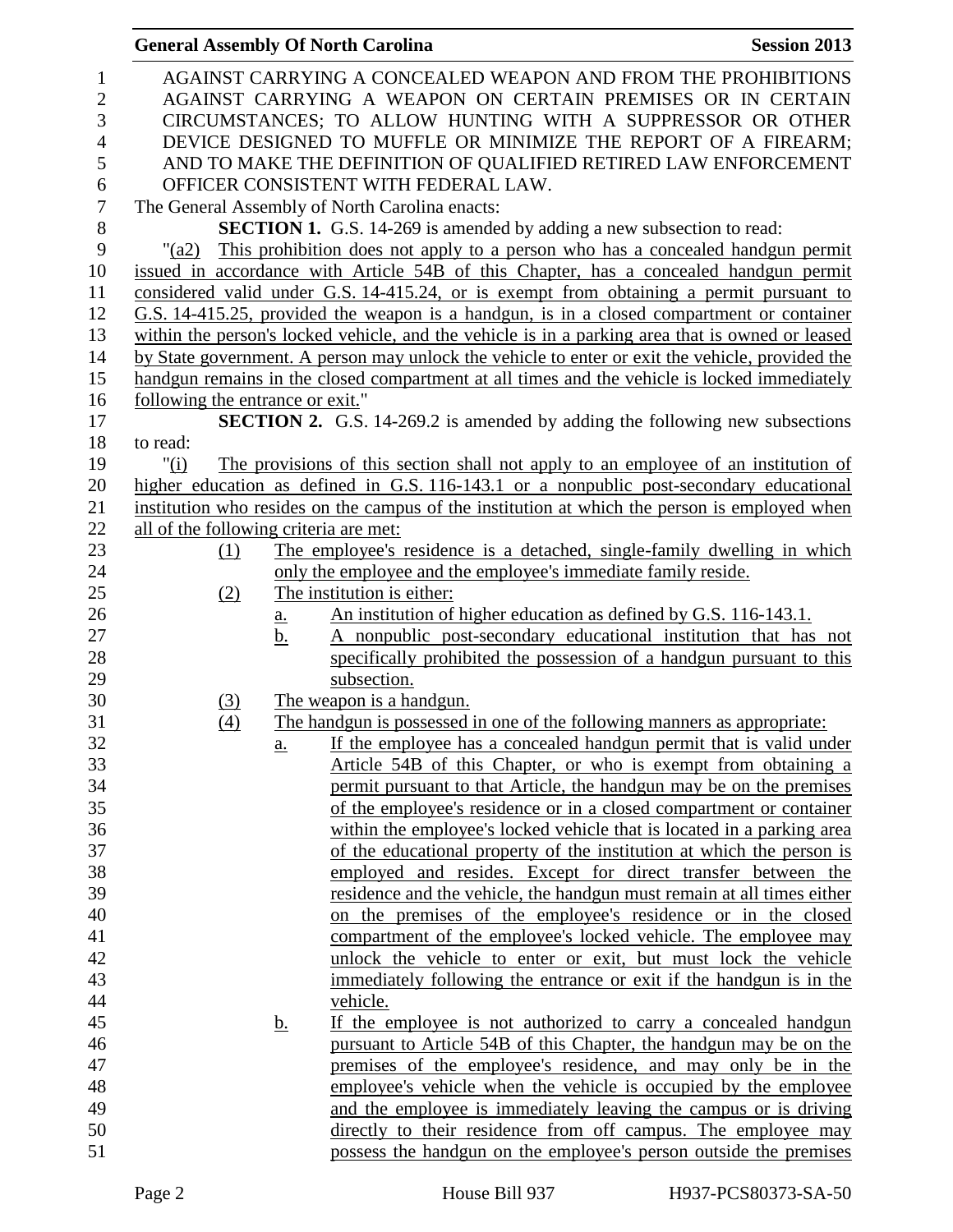| <b>General Assembly Of North Carolina</b> |           |                                                                                                                                                                                              | <b>Session 2013</b> |
|-------------------------------------------|-----------|----------------------------------------------------------------------------------------------------------------------------------------------------------------------------------------------|---------------------|
|                                           |           | of the employee's residence when making a direct transfer of the                                                                                                                             |                     |
|                                           |           | handgun from the residence to the employee's vehicle when the                                                                                                                                |                     |
|                                           |           | employee is immediately leaving the campus or from the employee's                                                                                                                            |                     |
|                                           |           | vehicle to the residence when the employee is arriving at the                                                                                                                                |                     |
|                                           |           | residence from off campus.                                                                                                                                                                   |                     |
| $\Omega$                                  |           | The provisions of this section shall not apply to an employee of a public or                                                                                                                 |                     |
|                                           |           | nonpublic school who resides on the campus of the school at which the person is employed                                                                                                     |                     |
|                                           |           | when all of the following criteria are met:                                                                                                                                                  |                     |
| (1)                                       |           | The employee's residence is a detached, single-family dwelling in which                                                                                                                      |                     |
|                                           |           | only the employee and the employee's immediate family reside.                                                                                                                                |                     |
| (2)                                       |           | The school is either:                                                                                                                                                                        |                     |
|                                           | <u>a.</u> | A public school which provides residential housing for enrolled                                                                                                                              |                     |
|                                           |           | students.                                                                                                                                                                                    |                     |
|                                           | <u>b.</u> | A nonpublic school which provides residential housing for enrolled                                                                                                                           |                     |
|                                           |           | students and has not specifically prohibited the possession of a                                                                                                                             |                     |
|                                           |           | handgun pursuant to this subsection.                                                                                                                                                         |                     |
| $\left(3\right)$                          |           | The weapon is a handgun.                                                                                                                                                                     |                     |
| (4)                                       |           | The handgun is possessed in one of the following manners as appropriate:                                                                                                                     |                     |
|                                           | a.        | If the employee has a concealed handgun permit that is valid under                                                                                                                           |                     |
|                                           |           | Article 54B of this Chapter, or who is exempt from obtaining a                                                                                                                               |                     |
|                                           |           | permit pursuant to that Article, the handgun may be on the premises                                                                                                                          |                     |
|                                           |           | of the employee's residence or in a closed compartment or container                                                                                                                          |                     |
|                                           |           | within the employee's locked vehicle that is located in a parking area                                                                                                                       |                     |
|                                           |           | of the educational property of the school at which the person is                                                                                                                             |                     |
|                                           |           | employed and resides. Except for direct transfer between the                                                                                                                                 |                     |
|                                           |           | residence and the vehicle, the handgun must remain at all times either                                                                                                                       |                     |
|                                           |           | on the premises of the employee's residence or in the closed                                                                                                                                 |                     |
|                                           |           | compartment of the employee's locked vehicle. The employee may                                                                                                                               |                     |
|                                           |           | unlock the vehicle to enter or exit, but must lock the vehicle                                                                                                                               |                     |
|                                           |           | immediately following the entrance or exit if the handgun is in the                                                                                                                          |                     |
|                                           |           | vehicle.                                                                                                                                                                                     |                     |
|                                           | <u>b.</u> | If the employee is not authorized to carry a concealed handgun                                                                                                                               |                     |
|                                           |           | pursuant to Article 54B of this Chapter, the handgun may be on the                                                                                                                           |                     |
|                                           |           | premises of the employee's residence, and may only be in the                                                                                                                                 |                     |
|                                           |           | employee's vehicle when the vehicle is occupied by the employee                                                                                                                              |                     |
|                                           |           | and the employee is immediately leaving the campus or is driving                                                                                                                             |                     |
|                                           |           | directly to their residence from off campus. The employee may                                                                                                                                |                     |
|                                           |           | possess the handgun on the employee's person outside the premises                                                                                                                            |                     |
|                                           |           | of the employee's residence when making a direct transfer of the                                                                                                                             |                     |
|                                           |           | handgun from the residence to the employee's vehicle when the                                                                                                                                |                     |
|                                           |           | employee is immediately leaving the campus or from the employee's                                                                                                                            |                     |
|                                           |           | vehicle to the residence when the employee is arriving at the                                                                                                                                |                     |
|                                           |           | residence from off campus.                                                                                                                                                                   |                     |
| (k)                                       |           | The provisions of this section shall not apply to a person who has a concealed                                                                                                               |                     |
|                                           |           | handgun permit that is valid under Article 54B of this Chapter, or who is exempt from                                                                                                        |                     |
|                                           |           | obtaining a permit pursuant to that Article, who has a handgun in a closed compartment or                                                                                                    |                     |
|                                           |           | container within the person's locked vehicle or in a locked container securely affixed to the<br>person's vehicle. A person may unlock the vehicle to enter or exit the vehicle provided the |                     |
|                                           |           | firearm remains in the closed compartment at all times and the vehicle is locked immediately                                                                                                 |                     |
| following the entrance or exit."          |           |                                                                                                                                                                                              |                     |
|                                           |           | <b>SECTION 3.</b> G.S. 14-269.3(b) reads as rewritten:                                                                                                                                       |                     |
|                                           |           |                                                                                                                                                                                              |                     |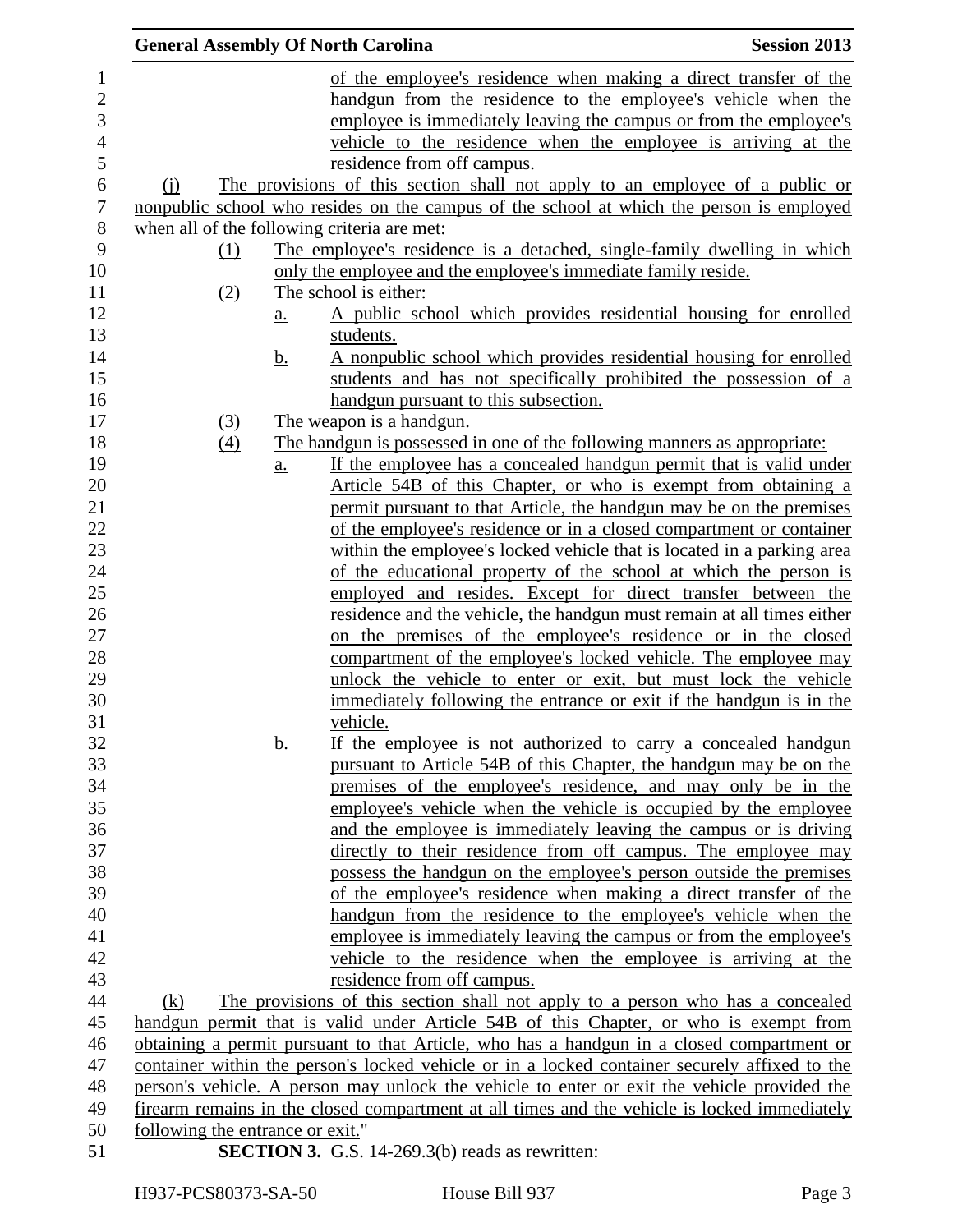|                          | <b>General Assembly Of North Carolina</b>                                                          | <b>Session 2013</b> |
|--------------------------|----------------------------------------------------------------------------------------------------|---------------------|
| " $(b)$                  | This section shall not apply to <u>any of</u> the following:                                       |                     |
| (1)                      | A person exempted from the provisions of G.S. 14-269; G.S. 14-269.                                 |                     |
| (2)                      | The owner or lessee of the premises or business establishment; establishment.                      |                     |
| (3)                      | A person participating in the event, if he the person is carrying a gun, rifle,                    |                     |
|                          | or pistol with the permission of the owner, lessee, or person or organization                      |                     |
|                          | sponsoring the event; and event.                                                                   |                     |
| (4)                      | A person registered or hired as a security guard by the owner, lessee, or                          |                     |
|                          | person or organization sponsoring the event.                                                       |                     |
| (5)                      | A person carrying a handgun if the person has a valid concealed handgun                            |                     |
|                          | permit issued in accordance with Article 54B of this Chapter, has a                                |                     |
|                          | concealed handgun permit considered valid under G.S. 14-415.24, or is                              |                     |
|                          | exempt from obtaining a permit pursuant to G.S. 14-415.25. This                                    |                     |
|                          | subdivision shall not be construed to permit a person to carry a handgun on                        |                     |
|                          | any premises where the person in legal possession or control of the premises                       |                     |
|                          | has posted a conspicuous notice prohibiting the carrying of a concealed                            |                     |
|                          | handgun on the premises in accordance with G.S. 14-415.11(c)."                                     |                     |
|                          | <b>SECTION 4.</b> G.S. 14-316 reads as rewritten:                                                  |                     |
|                          | "§ 14-316. Permitting young children to use dangerous firearms.                                    |                     |
| (a)                      | It shall be unlawful for any parent, guardian, or person standing in loco                          |                     |
|                          | parentis, person to knowingly permit his a child under the age of 12 years to have the access to,  |                     |
|                          | or possession, custody or use in any manner whatever, of any gun, pistol or other dangerous        |                     |
|                          | firearm, whether such weapon be loaded or unloaded, except when such unless the person has         |                     |
|                          | the permission of the child's parent or guardian, and the child is under the supervision of the    |                     |
|                          | parent, guardian or person standing in loco parentis. It shall be unlawful for any other person to |                     |
|                          | knowingly furnish such child any weapon enumerated herein an adult. Any person violating the       |                     |
|                          | provisions of this section shall be guilty of a Class 2 misdemeanor.                               |                     |
| (b)                      | Air rifles, air pistols, and BB guns shall not be deemed "dangerous firearms" within               |                     |
|                          | the meaning of subsection (a) of this section except in the following counties: Anson,             |                     |
|                          | Caldwell, Caswell, Chowan, Cleveland, Cumberland, Durham, Forsyth, Gaston, Harnett,                |                     |
|                          | Haywood, Mecklenburg, Stanly, Stokes, Surry, Union, Vance."                                        |                     |
|                          | <b>SECTION 5.</b> G.S. 15A-1340.16A reads as rewritten:                                            |                     |
|                          | "§ 15A-1340.16A. Enhanced sentence if defendant is convicted of a Class A, B1, B2, C, D,           |                     |
|                          | or E felony and the defendant used, displayed, or threatened to use or display a                   |                     |
|                          | firearm or deadly weapon during the commission of the felony.                                      |                     |
| (a),                     | (b) Repealed by Session Laws 2003-378, s. 2, effective August 1, 2003.                             |                     |
| (c)                      | If a person is convicted of a Class A, B1, B2, C, D, or E felony and it is found as                |                     |
|                          | provided in this section that: (i) the person committed the felony by using, displaying, or        |                     |
|                          | threatening the use or display of a firearm or deadly weapon and (ii) the person actually          |                     |
|                          | possessed the firearm or deadly weapon about his or her person, then the person shall have the     |                     |
|                          | minimum term of imprisonment to which the person is sentenced for that felony increased-by         |                     |
|                          | 60 months. The maximum term of imprisonment shall be the maximum term that corresponds             |                     |
|                          | to the minimum term after it is increased by 60 months, as specified in G.S. 15A-1340.17(e)        |                     |
| $and (e1)$ , as follows: |                                                                                                    |                     |
| (1)                      | If the felony is a Class A, B1, B2, C, D, or E felony, the minimum term of                         |                     |
|                          | imprisonment to which the person is sentenced for that felony shall be                             |                     |
|                          | increased by 72 months. The maximum term of imprisonment shall be the                              |                     |
|                          | maximum term that corresponds to the minimum term after it is increased by                         |                     |
|                          | 72 months, as specified in G.S. $15A-1340.17(e)$ and $(e1)$ .                                      |                     |
| (2)                      | If the felony is a Class F or G felony, the minimum term of imprisonment to                        |                     |
|                          |                                                                                                    |                     |
|                          | which the person is sentenced for that felony shall be increased by 36                             |                     |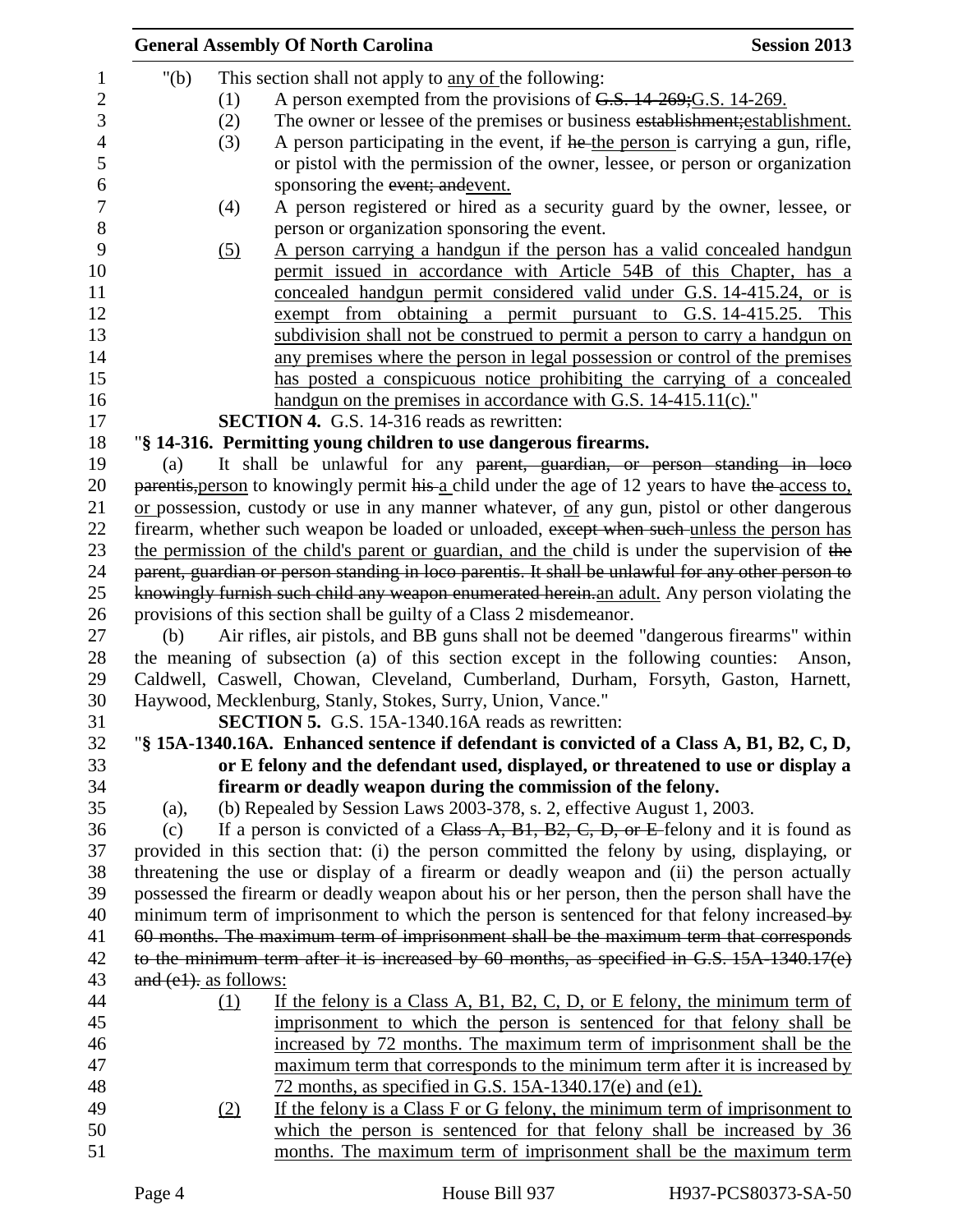|            | <b>General Assembly Of North Carolina</b>                                                           | <b>Session 2013</b> |
|------------|-----------------------------------------------------------------------------------------------------|---------------------|
|            | that corresponds to the minimum term after it is increased by 36 months, as                         |                     |
|            | specified in G.S. 15A-1340.17(d).                                                                   |                     |
| <u>(3)</u> | If the felony is a Class H or I felony, the minimum term of imprisonment to                         |                     |
|            | which the person is sentenced for that felony shall be increased by $12$                            |                     |
|            | months. The maximum term of imprisonment shall be the maximum term                                  |                     |
|            | that corresponds to the minimum term after it is increased by 12 months, as                         |                     |
|            | specified in G.S. 15A-1340.17(d).                                                                   |                     |
| (d)        | An indictment or information for the Class A, B1, B2, C, D, or E felony shall allege                |                     |
|            | in that indictment or information the facts set out in subsection (c) of this section. The pleading |                     |
|            | is sufficient if it alleges that the defendant committed the felony by using, displaying, or        |                     |
|            | threatening the use or display of a firearm or deadly weapon and the defendant actually             |                     |
|            | possessed the firearm or deadly weapon about the defendant's person. One pleading is sufficient     |                     |
|            | for all Class $A$ , B1, B2, C, D, or E felonies that are tried at a single trial.                   |                     |
| (e)        | The State shall prove the issues set out in subsection (c) of this section beyond a                 |                     |
|            | reasonable doubt during the same trial in which the defendant is tried for the felony unless the    |                     |
|            | defendant pleads guilty or no contest to the issues. If the defendant pleads guilty or no contest   |                     |
|            | to the felony but pleads not guilty to the issues set out in subsection (c) of this section, then a |                     |
|            | jury shall be impaneled to determine the issues.                                                    |                     |
| (f)        | Subsection (c) of this section does not apply if the evidence of the use, display, or               |                     |
|            | threatened use or display of the firearm or deadly weapon is needed to prove an element of the      |                     |
|            | felony or if the person is not sentenced to an active term of imprisonment."                        |                     |
|            | <b>SECTION 6.</b> G.S. 14-415.23 reads as rewritten:                                                |                     |
|            | "§ 14-415.23. Statewide uniformity.                                                                 |                     |
| (a)        | It is the intent of the General Assembly to prescribe a uniform system for the                      |                     |
|            | regulation of legally carrying a concealed handgun. To insure uniformity, no political              |                     |
|            | subdivisions, boards, or agencies of the State nor any county, city, municipality, municipal        |                     |
|            | corporation, town, township, village, nor any department or agency thereof, may enact               |                     |
|            | ordinances, rules, or regulations concerning legally carrying a concealed handgun. A unit of        |                     |
|            | local government may adopt an ordinance to permit the posting of a prohibition against              |                     |
|            | carrying a concealed handgun, in accordance with G.S. $14-415.11(c)$ , on local government          |                     |
|            | buildings and their appurtenant premises.                                                           |                     |
| (b)        | A unit of local government may adopt an ordinance to prohibit, by posting, the                      |                     |
|            | carrying of a concealed handgun on municipal and county recreational facilities that are            |                     |
|            | specifically identified by the unit of local government. If a unit of local government adopts       |                     |
|            | such an ordinance with regard to recreational facilities, then the concealed handgun permittee      |                     |
|            | may, nevertheless, secure the handgun in a locked vehicle within the trunk, glove box, or other     |                     |
|            | enclosed compartment or area within or on the motor vehicle.                                        |                     |
| (c)        | For purposes of this section, the term "recreational facilities" includes only the                  |                     |
|            | following: a playground, an athletic field, a swimming pool, and an athletic facility.              |                     |
| (1)        | An athletic field, including any appurtenant facilities such as restrooms,                          |                     |
|            | during an organized athletic event if the field had been scheduled for use                          |                     |
|            | with the municipality or county office responsible for operation of the park                        |                     |
|            | or recreational area.                                                                               |                     |
| <u>(2)</u> | A swimming pool, including any appurtenant facilities used for dressing,                            |                     |
|            | storage of personal items, or other uses relating to the swimming pool.                             |                     |
| <u>(3)</u> | A facility used for athletic events, including, but not limited to, a                               |                     |
|            | gymnasium.                                                                                          |                     |
| (d)        | For the purposes of this section, the term "recreational facilities" does not include               |                     |
|            | any greenway, designated biking or walking path, an area that is customarily used as a              |                     |
|            | walkway or bike path although not specifically designated for such use, open areas or fields        |                     |
|            | where athletic events may occur unless the area qualifies as an "athletic field" pursuant to        |                     |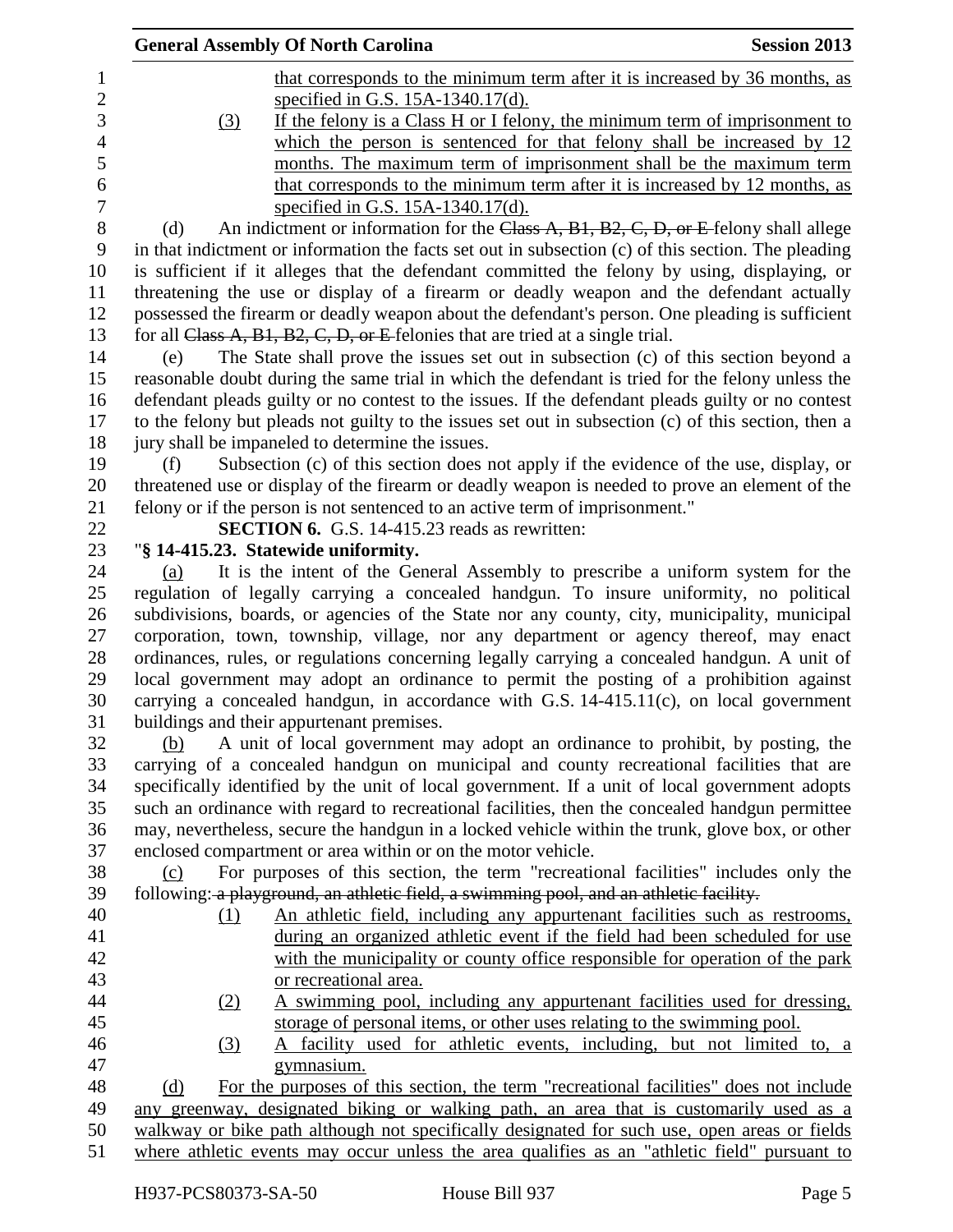|                  |                                                                                                  | <b>General Assembly Of North Carolina</b><br><b>Session 2013</b>                                   |  |  |
|------------------|--------------------------------------------------------------------------------------------------|----------------------------------------------------------------------------------------------------|--|--|
| 1                |                                                                                                  | subdivision (1) of subsection (c) of this section, and any other area that is not specifically     |  |  |
| $\overline{c}$   |                                                                                                  | described in subsection (c) of this section."                                                      |  |  |
| 3                |                                                                                                  | <b>SECTION 7.</b> G.S. 122C-54(d1) reads as rewritten:                                             |  |  |
| 4                | $"(\mathrm{d}1)$                                                                                 | After a judicial determination that an individual shall be involuntarily committed for             |  |  |
| 5                |                                                                                                  | either inpatient or outpatient mental health treatment pursuant to Article 5 of this Chapter, the  |  |  |
| 6                |                                                                                                  | clerk of superior court in the county where the judicial determination was made shall, as soon     |  |  |
| $\boldsymbol{7}$ |                                                                                                  | as practicable, cause a report of the commitment to be transmitted to the National Instant         |  |  |
| 8                |                                                                                                  | Criminal Background Check System (NICS). Reporting of an individual involuntarily                  |  |  |
| 9                |                                                                                                  | committed to outpatient mental health treatment under this subsection shall only be reported if    |  |  |
| 10               |                                                                                                  | the individual is found to be a danger to self or others. The clerk shall also cause to be         |  |  |
| 11               |                                                                                                  | transmitted to NICS a record where an individual is found not guilty by reason of insanity or      |  |  |
| 12               |                                                                                                  | found mentally incompetent to proceed to criminal trial. The clerk, upon receipt of                |  |  |
| 13               |                                                                                                  | documentation that an affected individual has received a relief from disabilities pursuant to      |  |  |
| 14               |                                                                                                  | G.S. 122C-54.1 or any applicable federal law, shall cause the individual's record in NICS to be    |  |  |
| 15               |                                                                                                  | updated. Excluding Saturdays, Sundays, and holidays, not later than 48 hours after receiving       |  |  |
| 16               |                                                                                                  | notice of any of the following judicial determinations or findings, the clerk of superior court in |  |  |
| 17               |                                                                                                  | the county where the determination or finding was made shall cause a record of the                 |  |  |
| 18               |                                                                                                  | determination or finding to be transmitted to the National Instant Criminal Background Check       |  |  |
| 19               | System (NICS):                                                                                   |                                                                                                    |  |  |
| 20               | (1)                                                                                              | A determination that an individual shall be involuntarily committed to a                           |  |  |
| 21               |                                                                                                  | facility for inpatient mental health treatment upon a finding that the                             |  |  |
| 22               |                                                                                                  | individual is mentally ill and a danger to self or others.                                         |  |  |
| 23               | (2)                                                                                              | A determination that an individual shall be involuntarily committed to a                           |  |  |
| 24               |                                                                                                  | facility for outpatient mental health treatment upon a finding that the                            |  |  |
| 25               |                                                                                                  | individual is mentally ill and, based on the individual's treatment history, in                    |  |  |
| 26               |                                                                                                  | need of treatment in order to prevent further disability or deterioration that                     |  |  |
| 27               |                                                                                                  | would predictably result in a danger to self or others.                                            |  |  |
| 28               | (3)                                                                                              | A determination that an individual shall be involuntarily committed to a                           |  |  |
| 29               |                                                                                                  | facility for substance abuse treatment upon a finding that the individual is a                     |  |  |
| 30               |                                                                                                  | substance abuser and a danger to self or others.                                                   |  |  |
| 31               | (4)                                                                                              | A finding that an individual is not guilty by reason of insanity.                                  |  |  |
| 32               | (5)                                                                                              | A finding that an individual is mentally incompetent to proceed to criminal                        |  |  |
| 33               |                                                                                                  | trial.                                                                                             |  |  |
| 34               | $\underline{(6)}$                                                                                | A finding that an individual lacks the capacity to manage the individual's                         |  |  |
| 35               |                                                                                                  | own affairs due to marked subnormal intelligence or mental illness,                                |  |  |
| 36               |                                                                                                  | incompetency, condition, or disease.                                                               |  |  |
| 37               | <u>(7)</u>                                                                                       | A determination to grant a petition to an individual for the removal of                            |  |  |
| 38               |                                                                                                  | disabilities pursuant to G.S. 122C-54.1 or any applicable federal law.                             |  |  |
| 39               |                                                                                                  | The 48-hour period for transmitting a record of a judicial determination or finding to the         |  |  |
| 40               |                                                                                                  | NICS under this subsection begins upon receipt by the clerk of a copy of the judicial              |  |  |
| 41               | determination or finding."                                                                       |                                                                                                    |  |  |
| 42               |                                                                                                  | <b>SECTION 8.</b> The last two sentences of G.S. 122C-54(d1) are recodified as                     |  |  |
| 43               |                                                                                                  | G.S. 122C-54(d2) and read as rewritten:                                                            |  |  |
| 44               |                                                                                                  | "(d2) The record of involuntary commitment for inpatient or outpatient mental health               |  |  |
| 45               |                                                                                                  | treatment or for substance abuse treatment required by subsection (d1) of this section shall be    |  |  |
| 46               |                                                                                                  | accessible only by an entity having proper access to NICS and shall remain otherwise               |  |  |
| 47               |                                                                                                  | confidential as provided by this Article. The clerk shall effect the transmissions to NICS         |  |  |
| 48               |                                                                                                  | required by the subsection according to protocols which shall be established by the                |  |  |
| 49               | Administrative Office of the Courts. The Administrative Office of the Courts shall adopt rules   |                                                                                                    |  |  |
| 50               | to require clerks of court to transmit information to the NICS as required by subsection (d1) of |                                                                                                    |  |  |
| 51               | this section in a uniform manner."                                                               |                                                                                                    |  |  |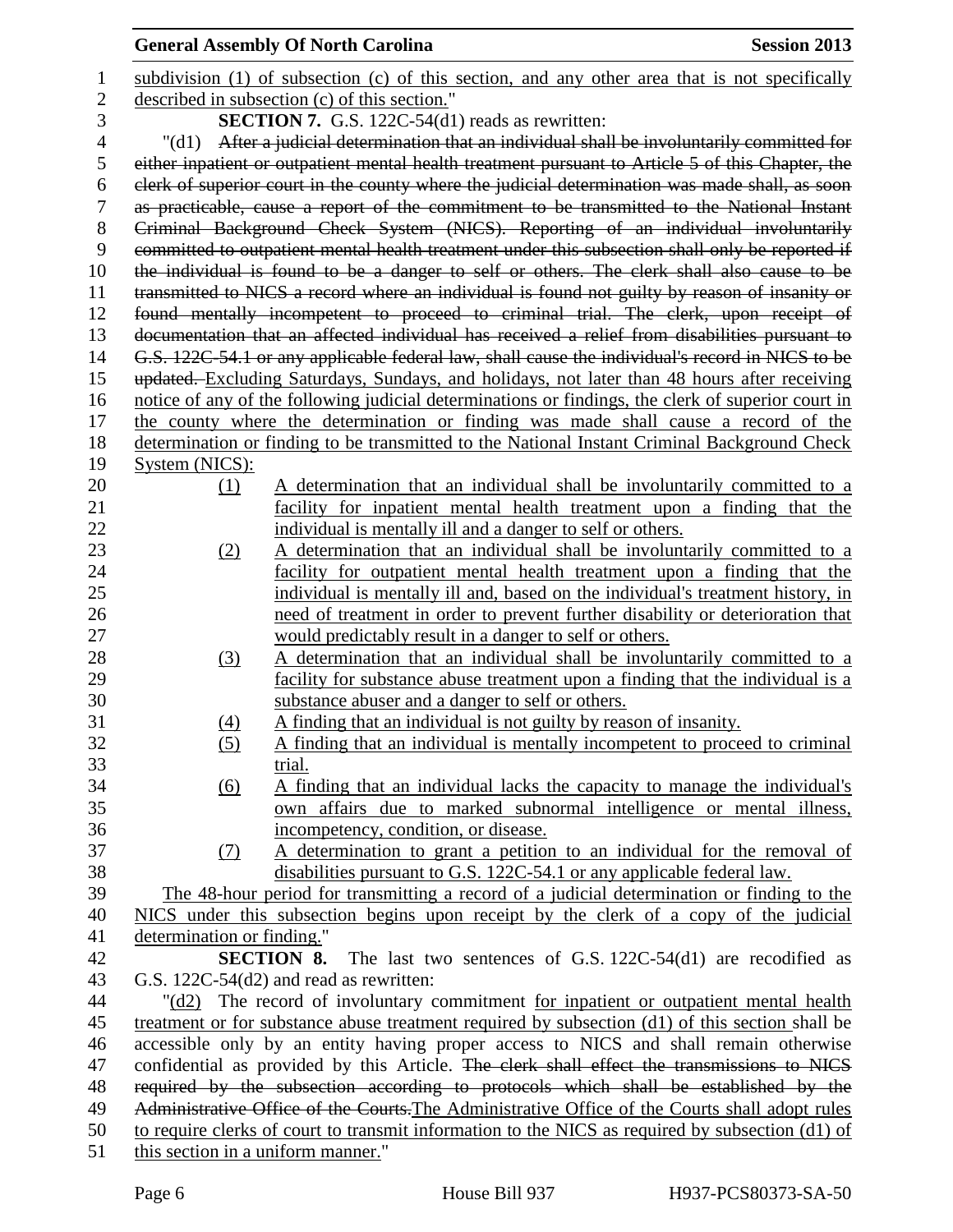**SECTION 9.** G.S. 122C-54.1 reads as rewritten:

## "**§ 122C-54.1. Restoration process to remove mental commitment bar.**

 (a) Any individual over the age of 18 may petition for the removal of the mental commitment bar to purchase, possess, or transfer a firearm when the individual no longer suffers from the condition that resulted in the individual's involuntary commitment for either inpatient or outpatient mental health treatment pursuant to Article 5 of this Chapter and no longer poses a danger to self or others for purposes of the purchase, possession, or transfer of firearms pursuant to 18 U.S.C. § 922, G.S. 14-404, and G.S. 14-415.12.disabilities pursuant to 18 U.S.C. § 922(d)(4) and (g)(4), G.S. 14-415.3, and G.S. 14-415.12 arising out of a determination or finding required to be transmitted to the National Instant Criminal Background Check System by subdivisions (1) through (6) of subsection (d1) of G.S. 122C-54. The individual may file the petition with a district court judge upon the expiration of any 13 current inpatient or outpatient commitment. No individual who has been found not guilty by reason of insanity may petition a court for restoration under this section.

 (b) The petition must be filed in the district court of the county where the respondent was the subject of the most recent judicial determination or findingthat either inpatient or 17 outpatient treatment was appropriate or in the district court of the county of the petitioner's residence. An individual disqualified from firearms possession due to a comparable out-of-State mental commitment shall make application in the county of residence. The clerk of court upon receipt of the petition shall schedule a hearing using the regularly scheduled commitment court time and provide notice of the hearing to the petitioner and the district 22 attorney. attorney who represented the State in the underlying case, or that attorney's successor. 23 Copies of the petition must be served on the director of the relevant inpatient and or outpatient treatment facility, in-State or out-of-State,facility and the district attorney in the petitioner's current county of residence.

 (c) The burden is on the petitioner to establish by a preponderance of the evidence that 27 the petitioner no longer suffers from the condition that resulted in commitment and no longer poses a danger to self or others for purposes of the purchase, possession, or transfer of firearms pursuant to 18 U.S.C. § 922, G.S. 14-404, and G.S. 14-415.12.will not be likely to act in a manner dangerous to public safety and that the granting of the relief would not be contrary to the public interest. The district attorney shall present any and all relevant information to the contrary. For these purposes, the district attorney may access and use any and all mental health records, juvenile records, and criminal history of the petitioner wherever maintained. The applicant must sign a release for the district attorney to receive any mental health records of the applicant. This hearing shall be closed to the public, unless the court finds that the public interest would be better served by conducting the hearing in public. If the court determines the hearing should be open to the public, upon motion by the petitioner, the court may allow for the in camera inspection of any mental health records. The court may allow the use of the record but shall restrict it from public disclosure, unless it finds that the public interest would be better served by making the record public. The district court shall enter an order that the petitioner does or does not continue to suffer from the condition that resulted in commitment and does or 42 does not continue to pose a danger to self or others for purposes of the purchase, possession, or transfer of firearms pursuant to 18 U.S.C. § 922, G.S. 14-404, and G.S. 14-415.12.is or is not likely to act in a manner dangerous to public safety and that the granting of the relief would or would not be contrary to the public interest. The court shall include in its order the specific findings of fact on which it bases its decision. In making its determination, the court shall consider the circumstances regarding the firearm disabilities from which relief is sought, the petitioner's mental health and criminal history records, the petitioner's reputation, developed at a minimum through character witness statements, testimony, or other character evidence, and any changes in the petitioner's condition or circumstances since the original determination or finding relevant to the relief sought. The decision of the district court may be appealed to the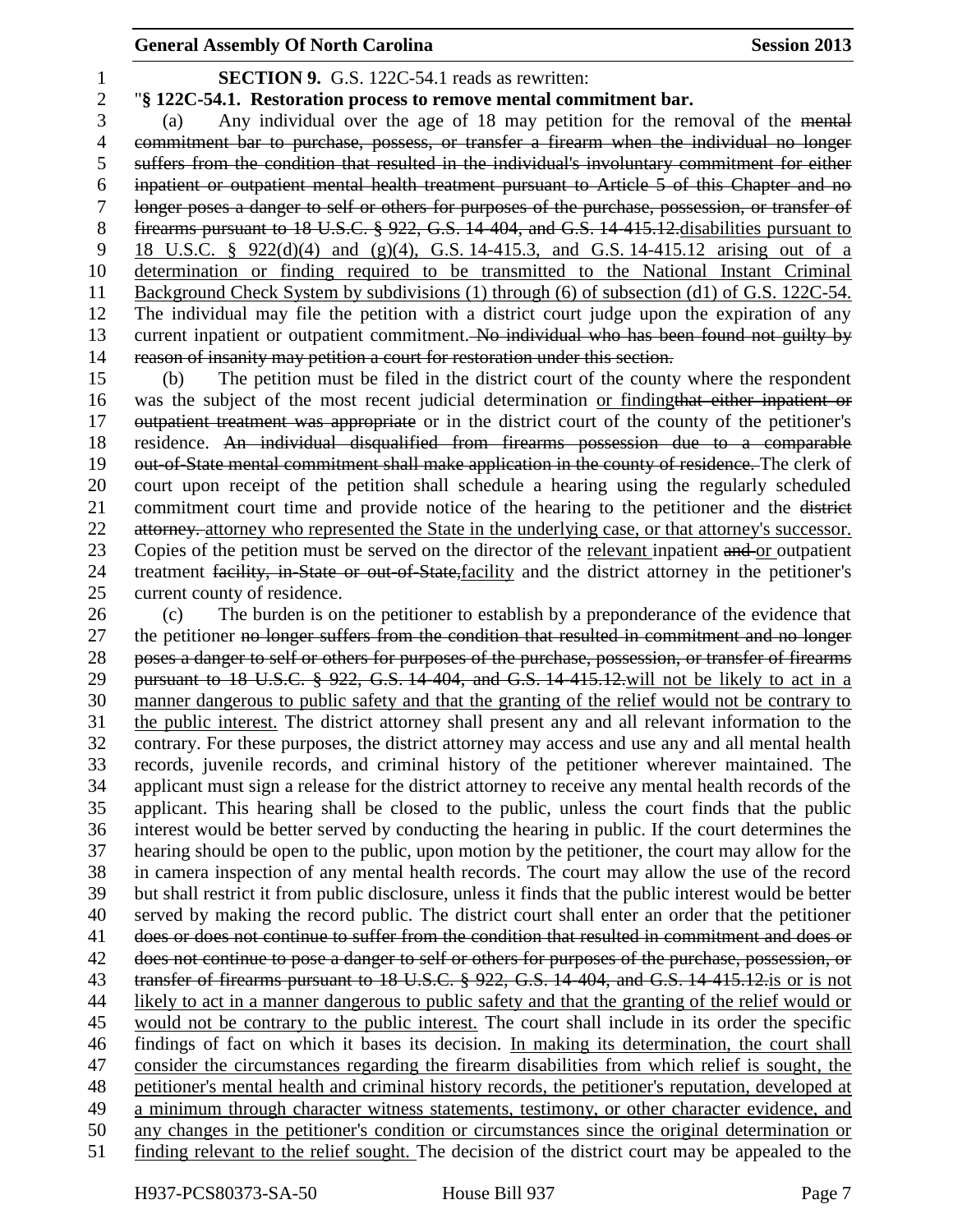superior court for a hearing de novo. After a denial by the superior court, the applicant must wait a minimum of one year before reapplying. Attorneys designated by the Attorney General shall be available to represent the State, or assist in the representation of the State, in a restoration proceeding when requested to do so by a district attorney and approved by the Attorney General. An attorney so designated shall have all the powers of the district attorney under this section. (d) Upon a judicial determination to grant a petition under this section, the clerk of superior court in the county where the petition was granted shall forward the order to the National Instant Criminal Background Check System (NICS) for updating of the respondent's record." **SECTION 10.** G.S. 14-415.3 is amended by adding a new subsection to read: "(c) The provisions of this section shall not apply to a person whose rights have been restored pursuant to G.S. 122C-54.1." **SECTION 11.** G.S. 14-415.12(c) reads as rewritten: "(c) An applicant shall not be ineligible to receive a concealed carry permit under subdivision (6) of subsection (b) of this section because of an adjudication of mental incapacity or illness or an involuntary commitment to mental health services if the individual's rights have been restored under G.S. 122C-54.1." **SECTION 12.** G.S. 14-415.17 reads as rewritten: "**§ 14-415.17. Permit; sheriff to retain and make available to law enforcement agencies a list of permittees.permittees; confidentiality of list and permit application information; availability to law enforcement agencies.** (a) The permit shall be in a certificate form, as prescribed by the Administrative Office of the Courts, that is approximately the size of a North Carolina drivers license. It shall bear the signature, name, address, date of birth, and the drivers license identification number used in applying for the permit. (b) The sheriff shall maintain a listing, including the identifying information, of those 28 persons who are issued a permit. The permit information shall be available upon request to all 29 State and local law enforcement agencies. Within five days of the date a permit is issued, the 30 sheriff shall send a copy of the permit to the State Bureau of Investigation. The State Bureau of Investigation shall make this information available to law enforcement officers and clerks of court on a statewide system. (c) Except as provided otherwise by this subsection, the list of permit holders and the information collected by the sheriff to process an application for a permit are confidential and are not a public record under G.S. 132-1. The sheriff shall make the list of permit holders and the permit information available upon request to all State and local law enforcement agencies. The State Bureau of Investigation shall make the list of permit holders and the information collected by the sheriff to process an application for a permit available to law enforcement officers and clerks of court on a statewide system." **SECTION 13.** G.S. 14-406 reads as rewritten: "**§ 14-406. Dealer to keep record of sales. sales; confidentiality of records.** (a) Every dealer in pistols and other weapons mentioned in this Article shall keep an accurate record of all sales thereof, including the name, place of residence, date of sale, etc., of 44 each person, firm, or corporation to whom or which such sales are made, which record shall be open to the inspection of any duly constituted State, county or police officer, within this 46 State.made. The records maintained by a dealer pursuant to this section are confidential and are not a public record under G.S. 132-1; provided, however, that the dealer shall make the records available upon request to all State and local law enforcement agencies. (b) Repealed by Session Laws 2011-56, s. 3, effective April 28, 2011." **SECTION 14.** G.S. 14-269.4 reads as rewritten: "**§ 14-269.4. Weapons on certain State property and in courthouses.**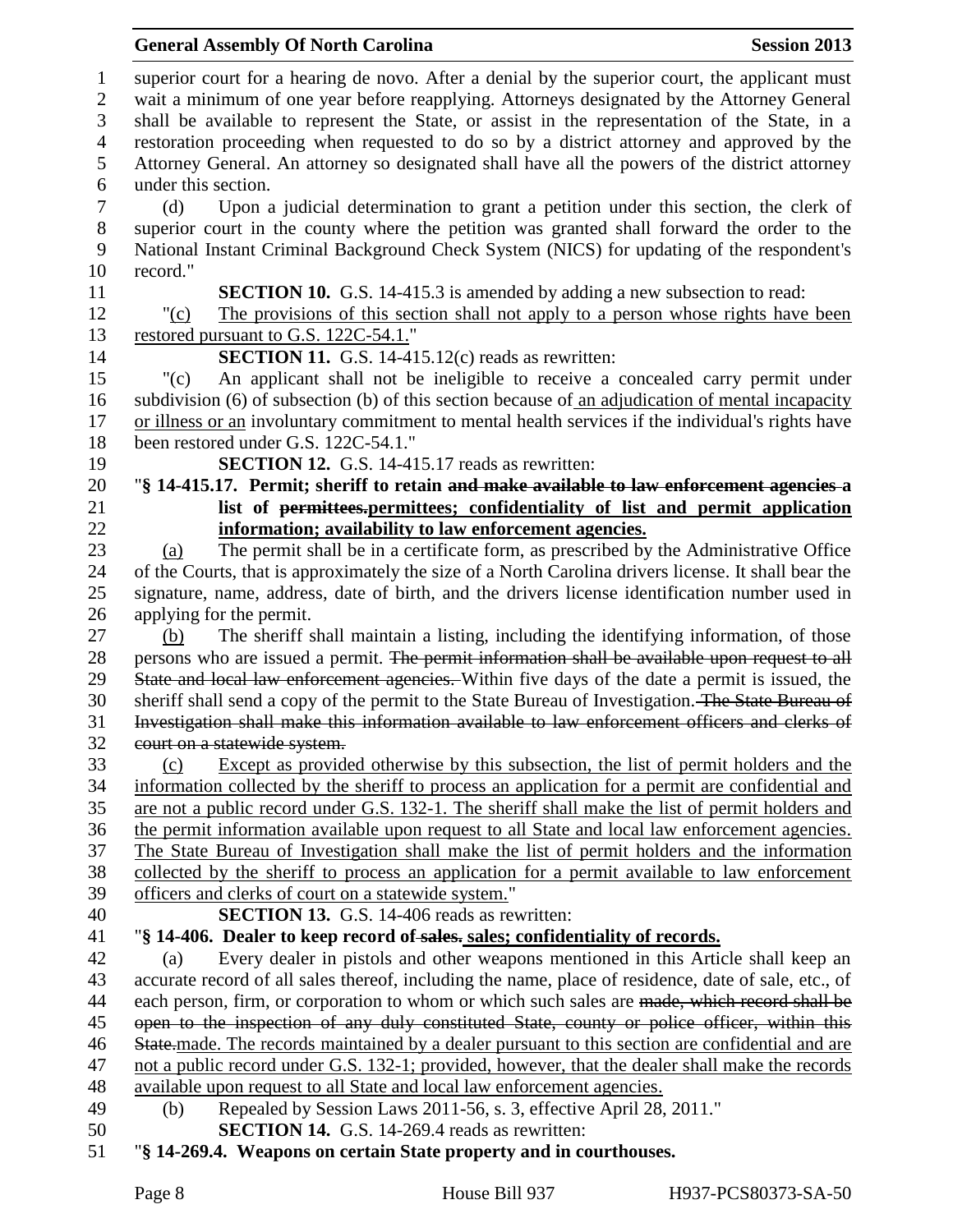| It shall be unlawful for any person to possess, or carry, whether openly or concealed, any<br>1<br>deadly weapon, not used solely for instructional or officially sanctioned ceremonial purposes in<br>$\mathbf{2}$<br>3<br>the State Capitol Building, the Executive Mansion, the Western Residence of the Governor, or<br>$\overline{4}$<br>on the grounds of any of these buildings, and in any building housing any court of the General<br>5<br>Court of Justice. If a court is housed in a building containing nonpublic uses in addition to the<br>court, then this prohibition shall apply only to that portion of the building used for court<br>6<br>$\boldsymbol{7}$<br>purposes while the building is being used for court purposes.<br>$8\,$<br>This section shall not apply to any of the following:<br>9<br>10<br>(6)<br>A person with a permit issued in accordance with Article 54B of this<br>Chapter orChapter, with a permit<br>considered<br>11<br>valid<br>under<br>G.S. 14-415.24G.S. 14-415.24, or who is exempt from obtaining a permit<br>12<br>13<br>pursuant to G.S. 14-415.25, who has a firearm in a closed compartment or<br>container within the person's locked vehicle or in a locked container securely<br>14<br>affixed to the person's vehicle. A person may unlock the vehicle to enter or<br>15<br>exit the vehicle provided the firearm remains in the closed compartment at<br>16<br>17<br>all times and the vehicle is locked immediately following the entrance or<br>18<br>exit.<br>19<br>Any person violating the provisions of this section shall be guilty of a Class 1<br>misdemeanor."<br>20<br>21<br><b>SECTION 15.</b> G.S. 14-277.2 is amended by adding a new subsection to read:<br>22<br>The provisions of this section shall not apply to concealed carry of a handgun at a<br>" $(d)$<br>23<br>parade or funeral procession by a person with a valid permit issued in accordance with Article<br>24<br>54B of this Chapter, with a permit considered valid under G.S. 14-415.24, or who is exempt<br>25<br>from obtaining a permit pursuant to G.S. 14-415.25. This subsection shall not be construed to<br>permit a person to carry a concealed handgun on any premises where the person in legal<br>26<br>possession or control of the premises has posted a conspicuous notice prohibiting the carrying<br>27<br>28<br>of a concealed handgun on the premises in accordance with G.S. 14-415.11(c)."<br><b>SECTION 16.</b> G.S. 14-415.21 reads as rewritten:<br>29<br>30<br>"§ 14-415.21. Violations of this Article punishable as an infraction.<br>A person who has been issued a valid permit who is found to be carrying a<br>31<br>(a)<br>concealed handgun without the permit in the person's possession or who fails to disclose to any<br>32<br>33<br>law enforcement officer that the person holds a valid permit and is carrying a concealed<br>handgun, as required by G.S. 14-415.11, shall be guilty of an infraction and shall be punished<br>34<br>in accordance with G.S. 14-3.1. In lieu of paying a fine the person may surrender the permit.<br>35<br>A person who has been issued a valid permit who is found to be carrying a<br>36<br>$\left( a1\right)$<br>37<br>concealed handgun in violation of subdivision $(c)(8)$ or subsection $(c2)$ of G.S. 14-415.11 shall<br>38<br>be guilty of a Class 1 misdemeanor.<br>A person who violates the provisions of this Article other than as set forth in<br>39<br>(b)<br>40<br>subsection (a) $or (a1)$ of this section is guilty of a Class 2 misdemeanor."<br><b>SECTION 17.</b> The following statutes are repealed: G.S. 14-402, 14-403, 14-404,<br>41<br>14-405, and 14-407.1.<br>42 |
|---------------------------------------------------------------------------------------------------------------------------------------------------------------------------------------------------------------------------------------------------------------------------------------------------------------------------------------------------------------------------------------------------------------------------------------------------------------------------------------------------------------------------------------------------------------------------------------------------------------------------------------------------------------------------------------------------------------------------------------------------------------------------------------------------------------------------------------------------------------------------------------------------------------------------------------------------------------------------------------------------------------------------------------------------------------------------------------------------------------------------------------------------------------------------------------------------------------------------------------------------------------------------------------------------------------------------------------------------------------------------------------------------------------------------------------------------------------------------------------------------------------------------------------------------------------------------------------------------------------------------------------------------------------------------------------------------------------------------------------------------------------------------------------------------------------------------------------------------------------------------------------------------------------------------------------------------------------------------------------------------------------------------------------------------------------------------------------------------------------------------------------------------------------------------------------------------------------------------------------------------------------------------------------------------------------------------------------------------------------------------------------------------------------------------------------------------------------------------------------------------------------------------------------------------------------------------------------------------------------------------------------------------------------------------------------------------------------------------------------------------------------------------------------------------------------------------------------------------------------------------------------------------------------------------------------------------------------------------------------------------------------------------------------------------------------------------------------------------------------------------------------------------------------------------------------------------------------------------------------------------------------------------------------------------------------------------------------------------------------------------------------------------------------------------------------------------------------------------------------------------------------------------------------------------------------------------------------------------------------------------------------------------------------------------------------------------------------------------|
|                                                                                                                                                                                                                                                                                                                                                                                                                                                                                                                                                                                                                                                                                                                                                                                                                                                                                                                                                                                                                                                                                                                                                                                                                                                                                                                                                                                                                                                                                                                                                                                                                                                                                                                                                                                                                                                                                                                                                                                                                                                                                                                                                                                                                                                                                                                                                                                                                                                                                                                                                                                                                                                                                                                                                                                                                                                                                                                                                                                                                                                                                                                                                                                                                                                                                                                                                                                                                                                                                                                                                                                                                                                                                                                           |
|                                                                                                                                                                                                                                                                                                                                                                                                                                                                                                                                                                                                                                                                                                                                                                                                                                                                                                                                                                                                                                                                                                                                                                                                                                                                                                                                                                                                                                                                                                                                                                                                                                                                                                                                                                                                                                                                                                                                                                                                                                                                                                                                                                                                                                                                                                                                                                                                                                                                                                                                                                                                                                                                                                                                                                                                                                                                                                                                                                                                                                                                                                                                                                                                                                                                                                                                                                                                                                                                                                                                                                                                                                                                                                                           |
|                                                                                                                                                                                                                                                                                                                                                                                                                                                                                                                                                                                                                                                                                                                                                                                                                                                                                                                                                                                                                                                                                                                                                                                                                                                                                                                                                                                                                                                                                                                                                                                                                                                                                                                                                                                                                                                                                                                                                                                                                                                                                                                                                                                                                                                                                                                                                                                                                                                                                                                                                                                                                                                                                                                                                                                                                                                                                                                                                                                                                                                                                                                                                                                                                                                                                                                                                                                                                                                                                                                                                                                                                                                                                                                           |
|                                                                                                                                                                                                                                                                                                                                                                                                                                                                                                                                                                                                                                                                                                                                                                                                                                                                                                                                                                                                                                                                                                                                                                                                                                                                                                                                                                                                                                                                                                                                                                                                                                                                                                                                                                                                                                                                                                                                                                                                                                                                                                                                                                                                                                                                                                                                                                                                                                                                                                                                                                                                                                                                                                                                                                                                                                                                                                                                                                                                                                                                                                                                                                                                                                                                                                                                                                                                                                                                                                                                                                                                                                                                                                                           |
|                                                                                                                                                                                                                                                                                                                                                                                                                                                                                                                                                                                                                                                                                                                                                                                                                                                                                                                                                                                                                                                                                                                                                                                                                                                                                                                                                                                                                                                                                                                                                                                                                                                                                                                                                                                                                                                                                                                                                                                                                                                                                                                                                                                                                                                                                                                                                                                                                                                                                                                                                                                                                                                                                                                                                                                                                                                                                                                                                                                                                                                                                                                                                                                                                                                                                                                                                                                                                                                                                                                                                                                                                                                                                                                           |
|                                                                                                                                                                                                                                                                                                                                                                                                                                                                                                                                                                                                                                                                                                                                                                                                                                                                                                                                                                                                                                                                                                                                                                                                                                                                                                                                                                                                                                                                                                                                                                                                                                                                                                                                                                                                                                                                                                                                                                                                                                                                                                                                                                                                                                                                                                                                                                                                                                                                                                                                                                                                                                                                                                                                                                                                                                                                                                                                                                                                                                                                                                                                                                                                                                                                                                                                                                                                                                                                                                                                                                                                                                                                                                                           |
|                                                                                                                                                                                                                                                                                                                                                                                                                                                                                                                                                                                                                                                                                                                                                                                                                                                                                                                                                                                                                                                                                                                                                                                                                                                                                                                                                                                                                                                                                                                                                                                                                                                                                                                                                                                                                                                                                                                                                                                                                                                                                                                                                                                                                                                                                                                                                                                                                                                                                                                                                                                                                                                                                                                                                                                                                                                                                                                                                                                                                                                                                                                                                                                                                                                                                                                                                                                                                                                                                                                                                                                                                                                                                                                           |
|                                                                                                                                                                                                                                                                                                                                                                                                                                                                                                                                                                                                                                                                                                                                                                                                                                                                                                                                                                                                                                                                                                                                                                                                                                                                                                                                                                                                                                                                                                                                                                                                                                                                                                                                                                                                                                                                                                                                                                                                                                                                                                                                                                                                                                                                                                                                                                                                                                                                                                                                                                                                                                                                                                                                                                                                                                                                                                                                                                                                                                                                                                                                                                                                                                                                                                                                                                                                                                                                                                                                                                                                                                                                                                                           |
|                                                                                                                                                                                                                                                                                                                                                                                                                                                                                                                                                                                                                                                                                                                                                                                                                                                                                                                                                                                                                                                                                                                                                                                                                                                                                                                                                                                                                                                                                                                                                                                                                                                                                                                                                                                                                                                                                                                                                                                                                                                                                                                                                                                                                                                                                                                                                                                                                                                                                                                                                                                                                                                                                                                                                                                                                                                                                                                                                                                                                                                                                                                                                                                                                                                                                                                                                                                                                                                                                                                                                                                                                                                                                                                           |
|                                                                                                                                                                                                                                                                                                                                                                                                                                                                                                                                                                                                                                                                                                                                                                                                                                                                                                                                                                                                                                                                                                                                                                                                                                                                                                                                                                                                                                                                                                                                                                                                                                                                                                                                                                                                                                                                                                                                                                                                                                                                                                                                                                                                                                                                                                                                                                                                                                                                                                                                                                                                                                                                                                                                                                                                                                                                                                                                                                                                                                                                                                                                                                                                                                                                                                                                                                                                                                                                                                                                                                                                                                                                                                                           |
|                                                                                                                                                                                                                                                                                                                                                                                                                                                                                                                                                                                                                                                                                                                                                                                                                                                                                                                                                                                                                                                                                                                                                                                                                                                                                                                                                                                                                                                                                                                                                                                                                                                                                                                                                                                                                                                                                                                                                                                                                                                                                                                                                                                                                                                                                                                                                                                                                                                                                                                                                                                                                                                                                                                                                                                                                                                                                                                                                                                                                                                                                                                                                                                                                                                                                                                                                                                                                                                                                                                                                                                                                                                                                                                           |
|                                                                                                                                                                                                                                                                                                                                                                                                                                                                                                                                                                                                                                                                                                                                                                                                                                                                                                                                                                                                                                                                                                                                                                                                                                                                                                                                                                                                                                                                                                                                                                                                                                                                                                                                                                                                                                                                                                                                                                                                                                                                                                                                                                                                                                                                                                                                                                                                                                                                                                                                                                                                                                                                                                                                                                                                                                                                                                                                                                                                                                                                                                                                                                                                                                                                                                                                                                                                                                                                                                                                                                                                                                                                                                                           |
|                                                                                                                                                                                                                                                                                                                                                                                                                                                                                                                                                                                                                                                                                                                                                                                                                                                                                                                                                                                                                                                                                                                                                                                                                                                                                                                                                                                                                                                                                                                                                                                                                                                                                                                                                                                                                                                                                                                                                                                                                                                                                                                                                                                                                                                                                                                                                                                                                                                                                                                                                                                                                                                                                                                                                                                                                                                                                                                                                                                                                                                                                                                                                                                                                                                                                                                                                                                                                                                                                                                                                                                                                                                                                                                           |
|                                                                                                                                                                                                                                                                                                                                                                                                                                                                                                                                                                                                                                                                                                                                                                                                                                                                                                                                                                                                                                                                                                                                                                                                                                                                                                                                                                                                                                                                                                                                                                                                                                                                                                                                                                                                                                                                                                                                                                                                                                                                                                                                                                                                                                                                                                                                                                                                                                                                                                                                                                                                                                                                                                                                                                                                                                                                                                                                                                                                                                                                                                                                                                                                                                                                                                                                                                                                                                                                                                                                                                                                                                                                                                                           |
|                                                                                                                                                                                                                                                                                                                                                                                                                                                                                                                                                                                                                                                                                                                                                                                                                                                                                                                                                                                                                                                                                                                                                                                                                                                                                                                                                                                                                                                                                                                                                                                                                                                                                                                                                                                                                                                                                                                                                                                                                                                                                                                                                                                                                                                                                                                                                                                                                                                                                                                                                                                                                                                                                                                                                                                                                                                                                                                                                                                                                                                                                                                                                                                                                                                                                                                                                                                                                                                                                                                                                                                                                                                                                                                           |
|                                                                                                                                                                                                                                                                                                                                                                                                                                                                                                                                                                                                                                                                                                                                                                                                                                                                                                                                                                                                                                                                                                                                                                                                                                                                                                                                                                                                                                                                                                                                                                                                                                                                                                                                                                                                                                                                                                                                                                                                                                                                                                                                                                                                                                                                                                                                                                                                                                                                                                                                                                                                                                                                                                                                                                                                                                                                                                                                                                                                                                                                                                                                                                                                                                                                                                                                                                                                                                                                                                                                                                                                                                                                                                                           |
|                                                                                                                                                                                                                                                                                                                                                                                                                                                                                                                                                                                                                                                                                                                                                                                                                                                                                                                                                                                                                                                                                                                                                                                                                                                                                                                                                                                                                                                                                                                                                                                                                                                                                                                                                                                                                                                                                                                                                                                                                                                                                                                                                                                                                                                                                                                                                                                                                                                                                                                                                                                                                                                                                                                                                                                                                                                                                                                                                                                                                                                                                                                                                                                                                                                                                                                                                                                                                                                                                                                                                                                                                                                                                                                           |
|                                                                                                                                                                                                                                                                                                                                                                                                                                                                                                                                                                                                                                                                                                                                                                                                                                                                                                                                                                                                                                                                                                                                                                                                                                                                                                                                                                                                                                                                                                                                                                                                                                                                                                                                                                                                                                                                                                                                                                                                                                                                                                                                                                                                                                                                                                                                                                                                                                                                                                                                                                                                                                                                                                                                                                                                                                                                                                                                                                                                                                                                                                                                                                                                                                                                                                                                                                                                                                                                                                                                                                                                                                                                                                                           |
|                                                                                                                                                                                                                                                                                                                                                                                                                                                                                                                                                                                                                                                                                                                                                                                                                                                                                                                                                                                                                                                                                                                                                                                                                                                                                                                                                                                                                                                                                                                                                                                                                                                                                                                                                                                                                                                                                                                                                                                                                                                                                                                                                                                                                                                                                                                                                                                                                                                                                                                                                                                                                                                                                                                                                                                                                                                                                                                                                                                                                                                                                                                                                                                                                                                                                                                                                                                                                                                                                                                                                                                                                                                                                                                           |
|                                                                                                                                                                                                                                                                                                                                                                                                                                                                                                                                                                                                                                                                                                                                                                                                                                                                                                                                                                                                                                                                                                                                                                                                                                                                                                                                                                                                                                                                                                                                                                                                                                                                                                                                                                                                                                                                                                                                                                                                                                                                                                                                                                                                                                                                                                                                                                                                                                                                                                                                                                                                                                                                                                                                                                                                                                                                                                                                                                                                                                                                                                                                                                                                                                                                                                                                                                                                                                                                                                                                                                                                                                                                                                                           |
|                                                                                                                                                                                                                                                                                                                                                                                                                                                                                                                                                                                                                                                                                                                                                                                                                                                                                                                                                                                                                                                                                                                                                                                                                                                                                                                                                                                                                                                                                                                                                                                                                                                                                                                                                                                                                                                                                                                                                                                                                                                                                                                                                                                                                                                                                                                                                                                                                                                                                                                                                                                                                                                                                                                                                                                                                                                                                                                                                                                                                                                                                                                                                                                                                                                                                                                                                                                                                                                                                                                                                                                                                                                                                                                           |
|                                                                                                                                                                                                                                                                                                                                                                                                                                                                                                                                                                                                                                                                                                                                                                                                                                                                                                                                                                                                                                                                                                                                                                                                                                                                                                                                                                                                                                                                                                                                                                                                                                                                                                                                                                                                                                                                                                                                                                                                                                                                                                                                                                                                                                                                                                                                                                                                                                                                                                                                                                                                                                                                                                                                                                                                                                                                                                                                                                                                                                                                                                                                                                                                                                                                                                                                                                                                                                                                                                                                                                                                                                                                                                                           |
|                                                                                                                                                                                                                                                                                                                                                                                                                                                                                                                                                                                                                                                                                                                                                                                                                                                                                                                                                                                                                                                                                                                                                                                                                                                                                                                                                                                                                                                                                                                                                                                                                                                                                                                                                                                                                                                                                                                                                                                                                                                                                                                                                                                                                                                                                                                                                                                                                                                                                                                                                                                                                                                                                                                                                                                                                                                                                                                                                                                                                                                                                                                                                                                                                                                                                                                                                                                                                                                                                                                                                                                                                                                                                                                           |
|                                                                                                                                                                                                                                                                                                                                                                                                                                                                                                                                                                                                                                                                                                                                                                                                                                                                                                                                                                                                                                                                                                                                                                                                                                                                                                                                                                                                                                                                                                                                                                                                                                                                                                                                                                                                                                                                                                                                                                                                                                                                                                                                                                                                                                                                                                                                                                                                                                                                                                                                                                                                                                                                                                                                                                                                                                                                                                                                                                                                                                                                                                                                                                                                                                                                                                                                                                                                                                                                                                                                                                                                                                                                                                                           |
|                                                                                                                                                                                                                                                                                                                                                                                                                                                                                                                                                                                                                                                                                                                                                                                                                                                                                                                                                                                                                                                                                                                                                                                                                                                                                                                                                                                                                                                                                                                                                                                                                                                                                                                                                                                                                                                                                                                                                                                                                                                                                                                                                                                                                                                                                                                                                                                                                                                                                                                                                                                                                                                                                                                                                                                                                                                                                                                                                                                                                                                                                                                                                                                                                                                                                                                                                                                                                                                                                                                                                                                                                                                                                                                           |
|                                                                                                                                                                                                                                                                                                                                                                                                                                                                                                                                                                                                                                                                                                                                                                                                                                                                                                                                                                                                                                                                                                                                                                                                                                                                                                                                                                                                                                                                                                                                                                                                                                                                                                                                                                                                                                                                                                                                                                                                                                                                                                                                                                                                                                                                                                                                                                                                                                                                                                                                                                                                                                                                                                                                                                                                                                                                                                                                                                                                                                                                                                                                                                                                                                                                                                                                                                                                                                                                                                                                                                                                                                                                                                                           |
|                                                                                                                                                                                                                                                                                                                                                                                                                                                                                                                                                                                                                                                                                                                                                                                                                                                                                                                                                                                                                                                                                                                                                                                                                                                                                                                                                                                                                                                                                                                                                                                                                                                                                                                                                                                                                                                                                                                                                                                                                                                                                                                                                                                                                                                                                                                                                                                                                                                                                                                                                                                                                                                                                                                                                                                                                                                                                                                                                                                                                                                                                                                                                                                                                                                                                                                                                                                                                                                                                                                                                                                                                                                                                                                           |
|                                                                                                                                                                                                                                                                                                                                                                                                                                                                                                                                                                                                                                                                                                                                                                                                                                                                                                                                                                                                                                                                                                                                                                                                                                                                                                                                                                                                                                                                                                                                                                                                                                                                                                                                                                                                                                                                                                                                                                                                                                                                                                                                                                                                                                                                                                                                                                                                                                                                                                                                                                                                                                                                                                                                                                                                                                                                                                                                                                                                                                                                                                                                                                                                                                                                                                                                                                                                                                                                                                                                                                                                                                                                                                                           |
|                                                                                                                                                                                                                                                                                                                                                                                                                                                                                                                                                                                                                                                                                                                                                                                                                                                                                                                                                                                                                                                                                                                                                                                                                                                                                                                                                                                                                                                                                                                                                                                                                                                                                                                                                                                                                                                                                                                                                                                                                                                                                                                                                                                                                                                                                                                                                                                                                                                                                                                                                                                                                                                                                                                                                                                                                                                                                                                                                                                                                                                                                                                                                                                                                                                                                                                                                                                                                                                                                                                                                                                                                                                                                                                           |
|                                                                                                                                                                                                                                                                                                                                                                                                                                                                                                                                                                                                                                                                                                                                                                                                                                                                                                                                                                                                                                                                                                                                                                                                                                                                                                                                                                                                                                                                                                                                                                                                                                                                                                                                                                                                                                                                                                                                                                                                                                                                                                                                                                                                                                                                                                                                                                                                                                                                                                                                                                                                                                                                                                                                                                                                                                                                                                                                                                                                                                                                                                                                                                                                                                                                                                                                                                                                                                                                                                                                                                                                                                                                                                                           |
|                                                                                                                                                                                                                                                                                                                                                                                                                                                                                                                                                                                                                                                                                                                                                                                                                                                                                                                                                                                                                                                                                                                                                                                                                                                                                                                                                                                                                                                                                                                                                                                                                                                                                                                                                                                                                                                                                                                                                                                                                                                                                                                                                                                                                                                                                                                                                                                                                                                                                                                                                                                                                                                                                                                                                                                                                                                                                                                                                                                                                                                                                                                                                                                                                                                                                                                                                                                                                                                                                                                                                                                                                                                                                                                           |
|                                                                                                                                                                                                                                                                                                                                                                                                                                                                                                                                                                                                                                                                                                                                                                                                                                                                                                                                                                                                                                                                                                                                                                                                                                                                                                                                                                                                                                                                                                                                                                                                                                                                                                                                                                                                                                                                                                                                                                                                                                                                                                                                                                                                                                                                                                                                                                                                                                                                                                                                                                                                                                                                                                                                                                                                                                                                                                                                                                                                                                                                                                                                                                                                                                                                                                                                                                                                                                                                                                                                                                                                                                                                                                                           |
|                                                                                                                                                                                                                                                                                                                                                                                                                                                                                                                                                                                                                                                                                                                                                                                                                                                                                                                                                                                                                                                                                                                                                                                                                                                                                                                                                                                                                                                                                                                                                                                                                                                                                                                                                                                                                                                                                                                                                                                                                                                                                                                                                                                                                                                                                                                                                                                                                                                                                                                                                                                                                                                                                                                                                                                                                                                                                                                                                                                                                                                                                                                                                                                                                                                                                                                                                                                                                                                                                                                                                                                                                                                                                                                           |
|                                                                                                                                                                                                                                                                                                                                                                                                                                                                                                                                                                                                                                                                                                                                                                                                                                                                                                                                                                                                                                                                                                                                                                                                                                                                                                                                                                                                                                                                                                                                                                                                                                                                                                                                                                                                                                                                                                                                                                                                                                                                                                                                                                                                                                                                                                                                                                                                                                                                                                                                                                                                                                                                                                                                                                                                                                                                                                                                                                                                                                                                                                                                                                                                                                                                                                                                                                                                                                                                                                                                                                                                                                                                                                                           |
|                                                                                                                                                                                                                                                                                                                                                                                                                                                                                                                                                                                                                                                                                                                                                                                                                                                                                                                                                                                                                                                                                                                                                                                                                                                                                                                                                                                                                                                                                                                                                                                                                                                                                                                                                                                                                                                                                                                                                                                                                                                                                                                                                                                                                                                                                                                                                                                                                                                                                                                                                                                                                                                                                                                                                                                                                                                                                                                                                                                                                                                                                                                                                                                                                                                                                                                                                                                                                                                                                                                                                                                                                                                                                                                           |
|                                                                                                                                                                                                                                                                                                                                                                                                                                                                                                                                                                                                                                                                                                                                                                                                                                                                                                                                                                                                                                                                                                                                                                                                                                                                                                                                                                                                                                                                                                                                                                                                                                                                                                                                                                                                                                                                                                                                                                                                                                                                                                                                                                                                                                                                                                                                                                                                                                                                                                                                                                                                                                                                                                                                                                                                                                                                                                                                                                                                                                                                                                                                                                                                                                                                                                                                                                                                                                                                                                                                                                                                                                                                                                                           |
|                                                                                                                                                                                                                                                                                                                                                                                                                                                                                                                                                                                                                                                                                                                                                                                                                                                                                                                                                                                                                                                                                                                                                                                                                                                                                                                                                                                                                                                                                                                                                                                                                                                                                                                                                                                                                                                                                                                                                                                                                                                                                                                                                                                                                                                                                                                                                                                                                                                                                                                                                                                                                                                                                                                                                                                                                                                                                                                                                                                                                                                                                                                                                                                                                                                                                                                                                                                                                                                                                                                                                                                                                                                                                                                           |
|                                                                                                                                                                                                                                                                                                                                                                                                                                                                                                                                                                                                                                                                                                                                                                                                                                                                                                                                                                                                                                                                                                                                                                                                                                                                                                                                                                                                                                                                                                                                                                                                                                                                                                                                                                                                                                                                                                                                                                                                                                                                                                                                                                                                                                                                                                                                                                                                                                                                                                                                                                                                                                                                                                                                                                                                                                                                                                                                                                                                                                                                                                                                                                                                                                                                                                                                                                                                                                                                                                                                                                                                                                                                                                                           |
|                                                                                                                                                                                                                                                                                                                                                                                                                                                                                                                                                                                                                                                                                                                                                                                                                                                                                                                                                                                                                                                                                                                                                                                                                                                                                                                                                                                                                                                                                                                                                                                                                                                                                                                                                                                                                                                                                                                                                                                                                                                                                                                                                                                                                                                                                                                                                                                                                                                                                                                                                                                                                                                                                                                                                                                                                                                                                                                                                                                                                                                                                                                                                                                                                                                                                                                                                                                                                                                                                                                                                                                                                                                                                                                           |
|                                                                                                                                                                                                                                                                                                                                                                                                                                                                                                                                                                                                                                                                                                                                                                                                                                                                                                                                                                                                                                                                                                                                                                                                                                                                                                                                                                                                                                                                                                                                                                                                                                                                                                                                                                                                                                                                                                                                                                                                                                                                                                                                                                                                                                                                                                                                                                                                                                                                                                                                                                                                                                                                                                                                                                                                                                                                                                                                                                                                                                                                                                                                                                                                                                                                                                                                                                                                                                                                                                                                                                                                                                                                                                                           |
|                                                                                                                                                                                                                                                                                                                                                                                                                                                                                                                                                                                                                                                                                                                                                                                                                                                                                                                                                                                                                                                                                                                                                                                                                                                                                                                                                                                                                                                                                                                                                                                                                                                                                                                                                                                                                                                                                                                                                                                                                                                                                                                                                                                                                                                                                                                                                                                                                                                                                                                                                                                                                                                                                                                                                                                                                                                                                                                                                                                                                                                                                                                                                                                                                                                                                                                                                                                                                                                                                                                                                                                                                                                                                                                           |
|                                                                                                                                                                                                                                                                                                                                                                                                                                                                                                                                                                                                                                                                                                                                                                                                                                                                                                                                                                                                                                                                                                                                                                                                                                                                                                                                                                                                                                                                                                                                                                                                                                                                                                                                                                                                                                                                                                                                                                                                                                                                                                                                                                                                                                                                                                                                                                                                                                                                                                                                                                                                                                                                                                                                                                                                                                                                                                                                                                                                                                                                                                                                                                                                                                                                                                                                                                                                                                                                                                                                                                                                                                                                                                                           |
|                                                                                                                                                                                                                                                                                                                                                                                                                                                                                                                                                                                                                                                                                                                                                                                                                                                                                                                                                                                                                                                                                                                                                                                                                                                                                                                                                                                                                                                                                                                                                                                                                                                                                                                                                                                                                                                                                                                                                                                                                                                                                                                                                                                                                                                                                                                                                                                                                                                                                                                                                                                                                                                                                                                                                                                                                                                                                                                                                                                                                                                                                                                                                                                                                                                                                                                                                                                                                                                                                                                                                                                                                                                                                                                           |
|                                                                                                                                                                                                                                                                                                                                                                                                                                                                                                                                                                                                                                                                                                                                                                                                                                                                                                                                                                                                                                                                                                                                                                                                                                                                                                                                                                                                                                                                                                                                                                                                                                                                                                                                                                                                                                                                                                                                                                                                                                                                                                                                                                                                                                                                                                                                                                                                                                                                                                                                                                                                                                                                                                                                                                                                                                                                                                                                                                                                                                                                                                                                                                                                                                                                                                                                                                                                                                                                                                                                                                                                                                                                                                                           |
| 43<br><b>SECTION 18.</b> G.S. 14-315(b1) reads as rewritten:                                                                                                                                                                                                                                                                                                                                                                                                                                                                                                                                                                                                                                                                                                                                                                                                                                                                                                                                                                                                                                                                                                                                                                                                                                                                                                                                                                                                                                                                                                                                                                                                                                                                                                                                                                                                                                                                                                                                                                                                                                                                                                                                                                                                                                                                                                                                                                                                                                                                                                                                                                                                                                                                                                                                                                                                                                                                                                                                                                                                                                                                                                                                                                                                                                                                                                                                                                                                                                                                                                                                                                                                                                                              |
| Defense. – It shall be a defense to a violation of this section if all of the following<br>44<br>"(b1)                                                                                                                                                                                                                                                                                                                                                                                                                                                                                                                                                                                                                                                                                                                                                                                                                                                                                                                                                                                                                                                                                                                                                                                                                                                                                                                                                                                                                                                                                                                                                                                                                                                                                                                                                                                                                                                                                                                                                                                                                                                                                                                                                                                                                                                                                                                                                                                                                                                                                                                                                                                                                                                                                                                                                                                                                                                                                                                                                                                                                                                                                                                                                                                                                                                                                                                                                                                                                                                                                                                                                                                                                    |
| 45<br>conditions are met:                                                                                                                                                                                                                                                                                                                                                                                                                                                                                                                                                                                                                                                                                                                                                                                                                                                                                                                                                                                                                                                                                                                                                                                                                                                                                                                                                                                                                                                                                                                                                                                                                                                                                                                                                                                                                                                                                                                                                                                                                                                                                                                                                                                                                                                                                                                                                                                                                                                                                                                                                                                                                                                                                                                                                                                                                                                                                                                                                                                                                                                                                                                                                                                                                                                                                                                                                                                                                                                                                                                                                                                                                                                                                                 |
| The person shows that the minor produced an apparently valid permit to<br>46<br>$\leftrightarrow$                                                                                                                                                                                                                                                                                                                                                                                                                                                                                                                                                                                                                                                                                                                                                                                                                                                                                                                                                                                                                                                                                                                                                                                                                                                                                                                                                                                                                                                                                                                                                                                                                                                                                                                                                                                                                                                                                                                                                                                                                                                                                                                                                                                                                                                                                                                                                                                                                                                                                                                                                                                                                                                                                                                                                                                                                                                                                                                                                                                                                                                                                                                                                                                                                                                                                                                                                                                                                                                                                                                                                                                                                         |
| receive the weapon, if such a permit would be required under G.S. 14-402 or<br>47                                                                                                                                                                                                                                                                                                                                                                                                                                                                                                                                                                                                                                                                                                                                                                                                                                                                                                                                                                                                                                                                                                                                                                                                                                                                                                                                                                                                                                                                                                                                                                                                                                                                                                                                                                                                                                                                                                                                                                                                                                                                                                                                                                                                                                                                                                                                                                                                                                                                                                                                                                                                                                                                                                                                                                                                                                                                                                                                                                                                                                                                                                                                                                                                                                                                                                                                                                                                                                                                                                                                                                                                                                         |
|                                                                                                                                                                                                                                                                                                                                                                                                                                                                                                                                                                                                                                                                                                                                                                                                                                                                                                                                                                                                                                                                                                                                                                                                                                                                                                                                                                                                                                                                                                                                                                                                                                                                                                                                                                                                                                                                                                                                                                                                                                                                                                                                                                                                                                                                                                                                                                                                                                                                                                                                                                                                                                                                                                                                                                                                                                                                                                                                                                                                                                                                                                                                                                                                                                                                                                                                                                                                                                                                                                                                                                                                                                                                                                                           |
| 48<br>G.S. 14-409.1 for transfer of the weapon to an adult.                                                                                                                                                                                                                                                                                                                                                                                                                                                                                                                                                                                                                                                                                                                                                                                                                                                                                                                                                                                                                                                                                                                                                                                                                                                                                                                                                                                                                                                                                                                                                                                                                                                                                                                                                                                                                                                                                                                                                                                                                                                                                                                                                                                                                                                                                                                                                                                                                                                                                                                                                                                                                                                                                                                                                                                                                                                                                                                                                                                                                                                                                                                                                                                                                                                                                                                                                                                                                                                                                                                                                                                                                                                               |
| The person reasonably believed that the minor was not a minor.<br>49<br>(2)                                                                                                                                                                                                                                                                                                                                                                                                                                                                                                                                                                                                                                                                                                                                                                                                                                                                                                                                                                                                                                                                                                                                                                                                                                                                                                                                                                                                                                                                                                                                                                                                                                                                                                                                                                                                                                                                                                                                                                                                                                                                                                                                                                                                                                                                                                                                                                                                                                                                                                                                                                                                                                                                                                                                                                                                                                                                                                                                                                                                                                                                                                                                                                                                                                                                                                                                                                                                                                                                                                                                                                                                                                               |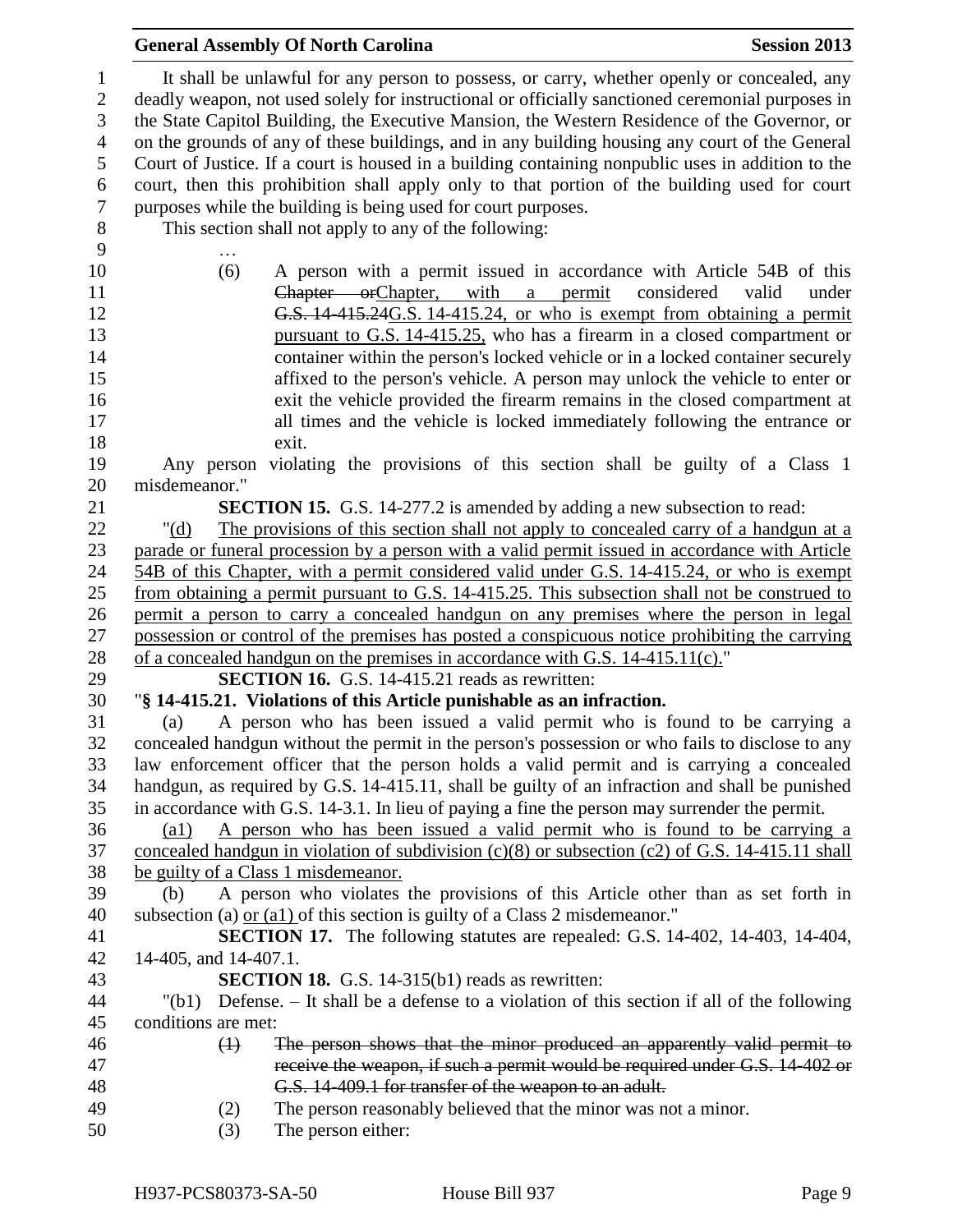| <b>General Assembly Of North Carolina</b>                                                                                                                                                                                                                                                                                                              | <b>Session 2013</b> |
|--------------------------------------------------------------------------------------------------------------------------------------------------------------------------------------------------------------------------------------------------------------------------------------------------------------------------------------------------------|---------------------|
| Shows that the minor produced a drivers license, a special<br>a.<br>identification card issued under G.S. 20-37.7, a military identification<br>card, or a passport, showing the minor's age to be at least the required<br>age for purchase and bearing a physical description of the person<br>named on the card reasonably describing the minor; or |                     |
| Produces evidence of other facts that reasonably indicated at the time<br>$\mathbf b$ .<br>of sale that the minor was at least the required age."                                                                                                                                                                                                      |                     |
| <b>SECTION 19.</b> G.S. 20-187.2(a) reads as rewritten:                                                                                                                                                                                                                                                                                                |                     |
| Surviving spouses, or in the event such members die unsurvived by a spouse,<br>" $(a)$                                                                                                                                                                                                                                                                 |                     |
| surviving children of members of North Carolina State, city and county law-enforcement                                                                                                                                                                                                                                                                 |                     |
| agencies killed in the line of duty or who are members of such agencies at the time of their                                                                                                                                                                                                                                                           |                     |
| deaths, and retiring members of such agencies shall receive upon request and at no cost to                                                                                                                                                                                                                                                             |                     |
| them, the badge worn or carried by such deceased or retiring member. The governing body of a<br>law-enforcement agency may, in its discretion, also award to a retiring member or surviving                                                                                                                                                            |                     |
| relatives as provided herein, upon request, the service side arm of such deceased or retiring                                                                                                                                                                                                                                                          |                     |
| members, at a price determined by such governing body, upon securing a permit as required by                                                                                                                                                                                                                                                           |                     |
| G.S. 14 402 et seq. or 14 409.1 et seq., upon determining that the person receiving the weapon                                                                                                                                                                                                                                                         |                     |
| is not ineligible to own, possess, or receive a firearm under the provisions of State or federal                                                                                                                                                                                                                                                       |                     |
| law, or without such permit provided the weapon shall haveif the weapon has been rendered                                                                                                                                                                                                                                                              |                     |
| incapable of being fired. Governing body shall mean for county and local alcohol beverage                                                                                                                                                                                                                                                              |                     |
| control officers, the county or local board of alcoholic control; for all other law-enforcement                                                                                                                                                                                                                                                        |                     |
| officers with jurisdiction limited to a municipality or town, the city or town council; for all                                                                                                                                                                                                                                                        |                     |
| other law-enforcement officers with countywide jurisdiction, the board of county                                                                                                                                                                                                                                                                       |                     |
| commissioners; for all State law-enforcement officers, the head of the department."                                                                                                                                                                                                                                                                    |                     |
| <b>SECTION 20.</b> G.S. 14-415.18 reads as rewritten:                                                                                                                                                                                                                                                                                                  |                     |
| "§ 14-415.18. Revocation or suspension of permit.                                                                                                                                                                                                                                                                                                      |                     |
| The sheriff of the county where the permit was issued or the sheriff of the county<br>(a)                                                                                                                                                                                                                                                              |                     |
| where the person resides may revoke a permit subsequent to a hearing for any of the following<br>reasons:                                                                                                                                                                                                                                              |                     |
| Fraud or intentional and material misrepresentation in the obtaining of a<br>(1)                                                                                                                                                                                                                                                                       |                     |
| permit.                                                                                                                                                                                                                                                                                                                                                |                     |
| (2)<br>Misuse of a permit, including lending or giving a permit or a duplicate                                                                                                                                                                                                                                                                         |                     |
| permit to another person, materially altering a permit, or using a permit with                                                                                                                                                                                                                                                                         |                     |
| the intent to unlawfully cause harm to a person or property. It shall not be                                                                                                                                                                                                                                                                           |                     |
| considered misuse of a permit to provide a duplicate of the permit to a                                                                                                                                                                                                                                                                                |                     |
| vender for record-keeping purposes.                                                                                                                                                                                                                                                                                                                    |                     |
| The doing of an act or existence of a condition which would have been<br>(3)                                                                                                                                                                                                                                                                           |                     |
| grounds for the denial of the permit by the sheriff.                                                                                                                                                                                                                                                                                                   |                     |
| The violation of any of the terms of this Article.<br>(4)                                                                                                                                                                                                                                                                                              |                     |
| The applicant is adjudicated guilty of or receives a prayer for judgment<br>$\left(5\right)$                                                                                                                                                                                                                                                           |                     |
| continued for a crime which would have disqualified the applicant from                                                                                                                                                                                                                                                                                 |                     |
| initially receiving a permit.                                                                                                                                                                                                                                                                                                                          |                     |
| A permittee may appeal the revocation, or nonrenewal of a permit by petitioning a district                                                                                                                                                                                                                                                             |                     |
| court judge of the district in which the applicant resides. The determination by the court, on<br>appeal, shall be upon the facts, the law, and the reasonableness of the sheriff's refusal.                                                                                                                                                           |                     |
| The sheriff of the county where the permit was issued or the sheriff of the county<br>$\left( a1\right)$                                                                                                                                                                                                                                               |                     |
| where the person resides shall revoke a permit of any permittee who is adjudicated guilty of or                                                                                                                                                                                                                                                        |                     |
| receives a prayer for judgment continued for a crime which would have disqualified the                                                                                                                                                                                                                                                                 |                     |
| permittee from initially receiving a permit. Upon determining that a permit should be revoked                                                                                                                                                                                                                                                          |                     |
| pursuant to this subsection, the sheriff shall provide written notice to the permittee, pursuant to                                                                                                                                                                                                                                                    |                     |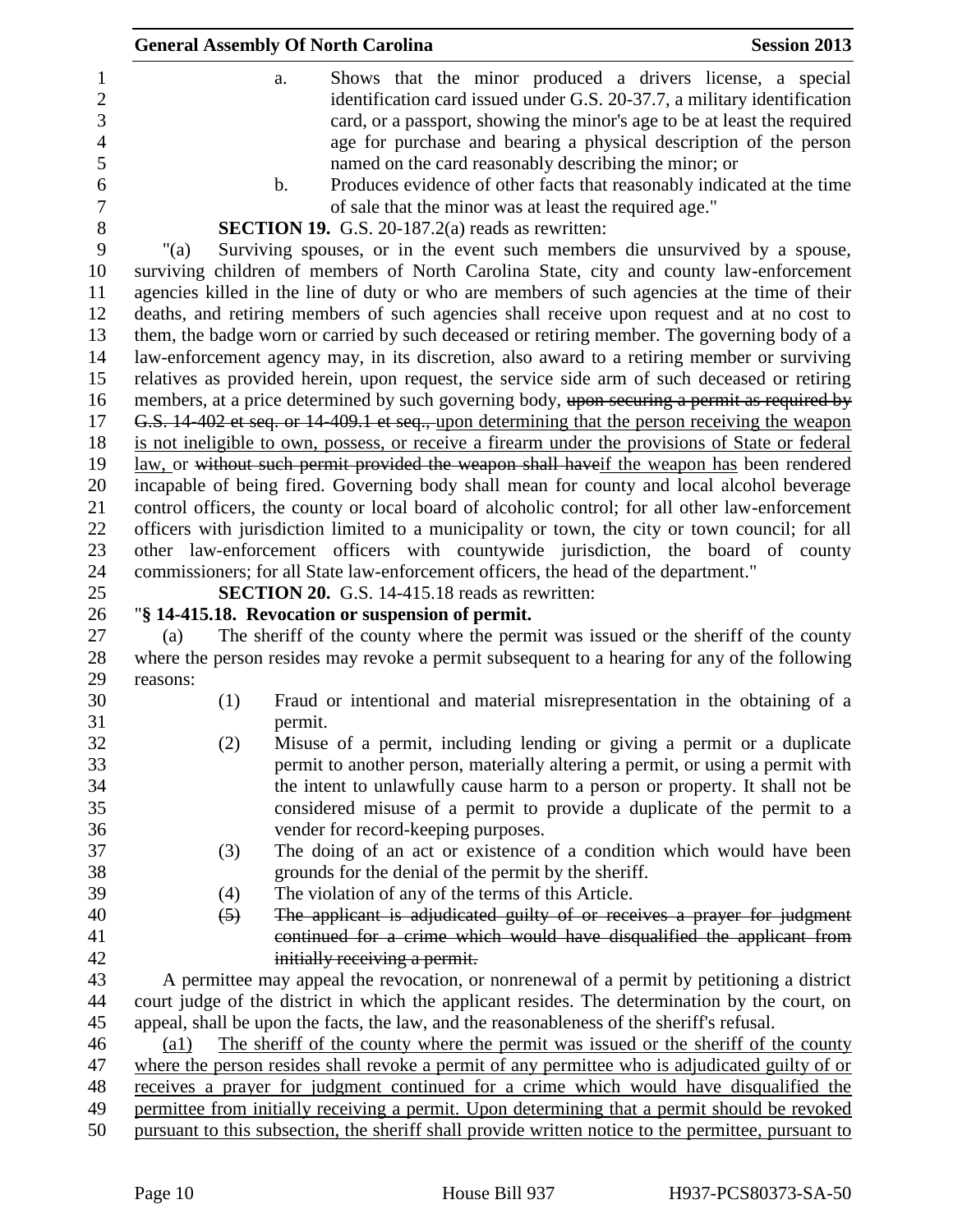| 1                |                                    | the provisions of G.S. 1A-1, Rule $4(j)$ , that the permit is revoked upon the service of the notice. |
|------------------|------------------------------------|-------------------------------------------------------------------------------------------------------|
| $\mathbf{2}$     |                                    | The notice shall provide the permittee with information on the process to appeal the revocation.      |
| 3                |                                    | Upon receipt of the written notice of revocation, the permittee shall surrender the permit to         |
| $\overline{4}$   |                                    | the sheriff. Any law enforcement officer serving the notice is authorized to take immediate           |
| 5                |                                    | possession of the permit from the permittee. If the notice is served by means other than by a         |
| 6                |                                    | law enforcement officer, the permittee shall surrender the permit to the sheriff no later than 48     |
| $\tau$           | hours after service of the notice. |                                                                                                       |
| $8\,$            |                                    | A permittee may appeal the revocation of a permit pursuant to this subsection by petitioning          |
| $\boldsymbol{9}$ |                                    | a district court judge of the district in which the permittee resides. The determination by the       |
| 10               |                                    | court, on appeal, shall be limited to whether the permittee was adjudicated guilty of or received     |
| 11               |                                    | a prayer for judgment continued for a crime which would have disqualified the permittee from          |
| 12               |                                    | initially receiving a permit. Revocation of the permit is not stayed pending appeal.                  |
| 13               | (b)                                | The court may suspend a permit as part of and for the duration of any orders                          |
| 14               |                                    | permitted under Chapter 50B of the General Statutes."                                                 |
| 15               |                                    | <b>SECTION 21.</b> G.S. 14-269(b) is amended by adding the following new                              |
| 16               | subdivisions to read:              |                                                                                                       |
| 17               | " $(4d)$                           | Any person who is a North Carolina district court judge, North Carolina                               |
| 18               |                                    | superior court judge, or a North Carolina magistrate and who has a                                    |
| 19               |                                    | concealed handgun permit issued in accordance with Article 54B of this                                |
| 20               |                                    | Chapter or considered valid under G.S. 14-415.24; provided that the person                            |
| 21               |                                    | shall not carry a concealed weapon at any time while consuming alcohol or                             |
| 22               |                                    | an unlawful controlled substance or while alcohol or an unlawful controlled                           |
| 23               |                                    | substance remains in the person's body. The judge or magistrate shall secure                          |
| 24               |                                    | the weapon in a locked compartment when the weapon is not on the person                               |
| 25               |                                    | of the judge or magistrate;                                                                           |
| 26               | (4e)                               | <u>Any person who is elected and serving as a clerk of court or as a register of</u>                  |
| 27               |                                    | deeds and who has a concealed handgun permit issued in accordance with                                |
| 28               |                                    | Article 54B of this Chapter or considered valid under G.S. 14-415.24;                                 |
| 29               |                                    | provided that the person shall not carry a concealed weapon at any time                               |
| 30               |                                    | while consuming alcohol or an unlawful controlled substance or while                                  |
| 31               |                                    | alcohol or an unlawful controlled substance remains in the person's body.                             |
| 32               |                                    | The clerk of court or register of deeds shall secure the weapon in a locked                           |
| 33               |                                    | compartment when the weapon is not on the person of the clerk of court or                             |
| 34               |                                    | register of deeds;"                                                                                   |
| 35               |                                    | <b>SECTION 22.</b> G.S. 14-415.27 reads as rewritten:                                                 |
| 36               |                                    | "§ 14-415.27. Expanded permit scope for district attorneys, assistant district attorneys,             |
| 37               |                                    | and investigators employed by office of the district attorney certain persons.                        |
| 38               |                                    | Notwithstanding G.S. 14-415.11(c), any person who is a district attorney, an assistant                |
| 39               |                                    | district attorney, or an investigator employed by the office of a district attorney and of the        |
| 40               |                                    | following persons who has a concealed handgun permit issued pursuant to this Article or that is       |
| 41               |                                    | considered valid under G.S. 14-415.24 is not subject to the area prohibitions set out in              |
| 42               |                                    | G.S. 14-415.11(c) and may carry a concealed handgun in the areas listed in G.S. 14-415.11(c)          |
| 43               |                                    | unless otherwise prohibited by federal law-law:                                                       |
| 44               | (1)                                | A district attorney.                                                                                  |
| 45               | (2)                                | An assistant district attorney.                                                                       |
| 46               | (3)                                | An investigator employed by the office of a district attorney.                                        |
| 47               | (4)                                | A North Carolina district or superior court judge.                                                    |
| 48               | (5)                                | A magistrate.                                                                                         |
| 49               | (6)                                | A person who is elected and serving as a clerk of court.                                              |
| 50               | (7)                                | A person who is elected and serving as a register of deeds."                                          |
| 51               |                                    | <b>SECTION 23.</b> G.S. 113-291.1 $(c)$ reads as rewritten:                                           |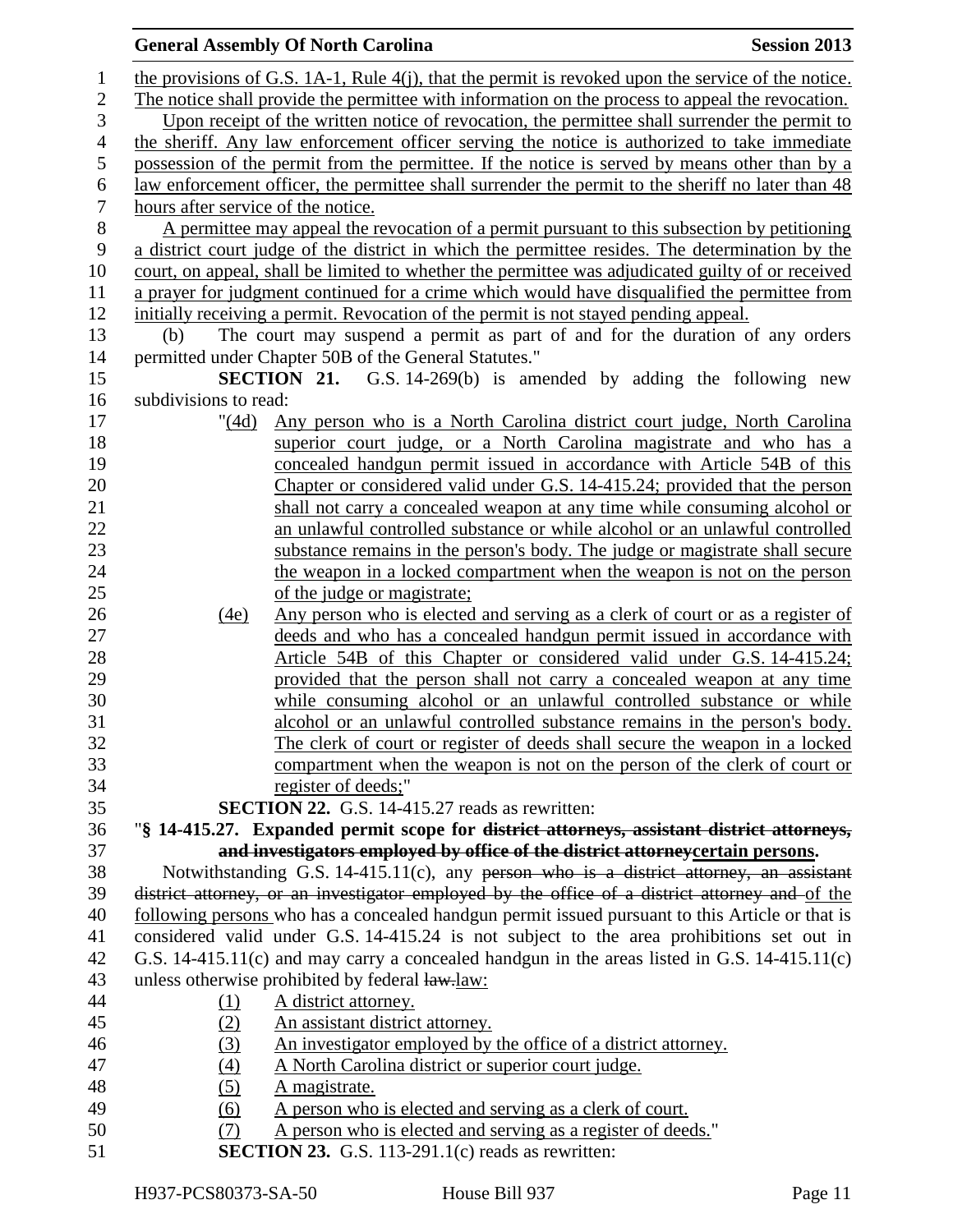| It is a Class 1 misdemeanor for any person taking wildlife to have in his the person's<br>" $(c)$<br>possession any:<br>Firearm equipped with a silencer or any device designed to silence, muffle,<br>$\leftrightarrow$<br>or minimize the report of the firearm. The firearm is considered equipped<br>with the silencer or device whether it is attached to the firearm or separate<br>but reasonably accessible for attachment during the taking of the wildlife.<br>death<br>destruction<br>defined<br>(2)<br>and<br>Weapon<br>of<br>mass<br>as<br>1n<br>G.S. 14-288.8. G.S. 14-288.8, other than a suppressor or other device<br>designed to muffle or minimize the report of a firearm that is lawfully<br>possessed by a person in compliance with 26 U.S.C. Chapter 53<br>§§ 5801-5871.<br>The Wildlife Resources Commission may prohibit individuals training dogs or taking<br>particular species from carrying axes, saws, tree-climbing equipment, and other implements<br>that may facilitate the unlawful taking of wildlife, except tree-climbing equipment may be<br>carried and used by persons lawfully taking raccoons and opossums during open season."<br><b>SECTION 24.</b> G.S. 14-415.10 reads as rewritten:<br>"§ 14-415.10. Definitions.<br>The following definitions apply to this Article:<br>(4a)<br>Qualified retired law enforcement officer. $-$ An individual who meets the<br>definition of "qualified retired law enforcement officer" contained in section<br>926C of Title 18 of the United States Code.all of the following<br>qualifications:<br>Retired in good standing from service with a public agency located in<br>a.<br>the United States as a law enforcement officer, other than for reasons<br>of mental instability.<br>Prior to retirement, was authorized by law to engage in or supervise<br>$\mathbf{b}$ .<br>the prevention, detection, investigation, or prosecution of, or the<br>incarceration of, any person for any violation of law, and had<br>statutory powers of arrest.<br>Prior to retirement, was regularly employed as a law enforcement<br>$e_{\cdot}$<br>officer for a total of 15 years or more, or retired after completing<br>probationary periods of service due to a service-connected disability,<br>as determined by the agency.<br>Has a vested right to benefits under the retirement plan of the agency.<br>d.<br>$\ldots$ "<br><b>SECTION 25.</b> G.S. 14-269(b) reads as rewritten:<br>" $(b)$<br>This prohibition shall not apply to the following persons:<br>(4b)<br>Any person who is a qualified retired law enforcement officer as defined in<br>G.S. 14-415.10 and meets all any one of the following conditions:<br>Is a qualified retired law enforcement officer as defined in<br>$a$ .<br>G.S. 14-415.10.<br>Is the holder of a concealed handgun permit in accordance with<br><u>b.a.</u><br>Article 54B of this Chapter.<br>Is exempt from obtaining a permit pursuant to G.S. 14-415.25.<br><u>b.</u><br>Is certified by the North Carolina Criminal Justice Education and<br>c.<br>Training Standards Commission pursuant to G.S. 14-415.26;<br>$^{\prime\prime}$<br><b>SECTION 26.</b> Sections 1 through 6, 14 through 18, 21, 23, and 25 of this act |  | <b>General Assembly Of North Carolina</b> | <b>Session 2013</b> |
|------------------------------------------------------------------------------------------------------------------------------------------------------------------------------------------------------------------------------------------------------------------------------------------------------------------------------------------------------------------------------------------------------------------------------------------------------------------------------------------------------------------------------------------------------------------------------------------------------------------------------------------------------------------------------------------------------------------------------------------------------------------------------------------------------------------------------------------------------------------------------------------------------------------------------------------------------------------------------------------------------------------------------------------------------------------------------------------------------------------------------------------------------------------------------------------------------------------------------------------------------------------------------------------------------------------------------------------------------------------------------------------------------------------------------------------------------------------------------------------------------------------------------------------------------------------------------------------------------------------------------------------------------------------------------------------------------------------------------------------------------------------------------------------------------------------------------------------------------------------------------------------------------------------------------------------------------------------------------------------------------------------------------------------------------------------------------------------------------------------------------------------------------------------------------------------------------------------------------------------------------------------------------------------------------------------------------------------------------------------------------------------------------------------------------------------------------------------------------------------------------------------------------------------------------------------------------------------------------------------------------------------------------------------------------------------------------------------------------------------------------------------------------------------------------------------------------------------------------------------------------------------------------------------------------------------------------------------------------------------------------------------------------------------------------------------------------------------------------------------------------------------------------------------------------------------------------------------------------------------------------------|--|-------------------------------------------|---------------------|
|                                                                                                                                                                                                                                                                                                                                                                                                                                                                                                                                                                                                                                                                                                                                                                                                                                                                                                                                                                                                                                                                                                                                                                                                                                                                                                                                                                                                                                                                                                                                                                                                                                                                                                                                                                                                                                                                                                                                                                                                                                                                                                                                                                                                                                                                                                                                                                                                                                                                                                                                                                                                                                                                                                                                                                                                                                                                                                                                                                                                                                                                                                                                                                                                                                                            |  |                                           |                     |
|                                                                                                                                                                                                                                                                                                                                                                                                                                                                                                                                                                                                                                                                                                                                                                                                                                                                                                                                                                                                                                                                                                                                                                                                                                                                                                                                                                                                                                                                                                                                                                                                                                                                                                                                                                                                                                                                                                                                                                                                                                                                                                                                                                                                                                                                                                                                                                                                                                                                                                                                                                                                                                                                                                                                                                                                                                                                                                                                                                                                                                                                                                                                                                                                                                                            |  |                                           |                     |
|                                                                                                                                                                                                                                                                                                                                                                                                                                                                                                                                                                                                                                                                                                                                                                                                                                                                                                                                                                                                                                                                                                                                                                                                                                                                                                                                                                                                                                                                                                                                                                                                                                                                                                                                                                                                                                                                                                                                                                                                                                                                                                                                                                                                                                                                                                                                                                                                                                                                                                                                                                                                                                                                                                                                                                                                                                                                                                                                                                                                                                                                                                                                                                                                                                                            |  |                                           |                     |
|                                                                                                                                                                                                                                                                                                                                                                                                                                                                                                                                                                                                                                                                                                                                                                                                                                                                                                                                                                                                                                                                                                                                                                                                                                                                                                                                                                                                                                                                                                                                                                                                                                                                                                                                                                                                                                                                                                                                                                                                                                                                                                                                                                                                                                                                                                                                                                                                                                                                                                                                                                                                                                                                                                                                                                                                                                                                                                                                                                                                                                                                                                                                                                                                                                                            |  |                                           |                     |
|                                                                                                                                                                                                                                                                                                                                                                                                                                                                                                                                                                                                                                                                                                                                                                                                                                                                                                                                                                                                                                                                                                                                                                                                                                                                                                                                                                                                                                                                                                                                                                                                                                                                                                                                                                                                                                                                                                                                                                                                                                                                                                                                                                                                                                                                                                                                                                                                                                                                                                                                                                                                                                                                                                                                                                                                                                                                                                                                                                                                                                                                                                                                                                                                                                                            |  |                                           |                     |
|                                                                                                                                                                                                                                                                                                                                                                                                                                                                                                                                                                                                                                                                                                                                                                                                                                                                                                                                                                                                                                                                                                                                                                                                                                                                                                                                                                                                                                                                                                                                                                                                                                                                                                                                                                                                                                                                                                                                                                                                                                                                                                                                                                                                                                                                                                                                                                                                                                                                                                                                                                                                                                                                                                                                                                                                                                                                                                                                                                                                                                                                                                                                                                                                                                                            |  |                                           |                     |
|                                                                                                                                                                                                                                                                                                                                                                                                                                                                                                                                                                                                                                                                                                                                                                                                                                                                                                                                                                                                                                                                                                                                                                                                                                                                                                                                                                                                                                                                                                                                                                                                                                                                                                                                                                                                                                                                                                                                                                                                                                                                                                                                                                                                                                                                                                                                                                                                                                                                                                                                                                                                                                                                                                                                                                                                                                                                                                                                                                                                                                                                                                                                                                                                                                                            |  |                                           |                     |
|                                                                                                                                                                                                                                                                                                                                                                                                                                                                                                                                                                                                                                                                                                                                                                                                                                                                                                                                                                                                                                                                                                                                                                                                                                                                                                                                                                                                                                                                                                                                                                                                                                                                                                                                                                                                                                                                                                                                                                                                                                                                                                                                                                                                                                                                                                                                                                                                                                                                                                                                                                                                                                                                                                                                                                                                                                                                                                                                                                                                                                                                                                                                                                                                                                                            |  |                                           |                     |
|                                                                                                                                                                                                                                                                                                                                                                                                                                                                                                                                                                                                                                                                                                                                                                                                                                                                                                                                                                                                                                                                                                                                                                                                                                                                                                                                                                                                                                                                                                                                                                                                                                                                                                                                                                                                                                                                                                                                                                                                                                                                                                                                                                                                                                                                                                                                                                                                                                                                                                                                                                                                                                                                                                                                                                                                                                                                                                                                                                                                                                                                                                                                                                                                                                                            |  |                                           |                     |
|                                                                                                                                                                                                                                                                                                                                                                                                                                                                                                                                                                                                                                                                                                                                                                                                                                                                                                                                                                                                                                                                                                                                                                                                                                                                                                                                                                                                                                                                                                                                                                                                                                                                                                                                                                                                                                                                                                                                                                                                                                                                                                                                                                                                                                                                                                                                                                                                                                                                                                                                                                                                                                                                                                                                                                                                                                                                                                                                                                                                                                                                                                                                                                                                                                                            |  |                                           |                     |
|                                                                                                                                                                                                                                                                                                                                                                                                                                                                                                                                                                                                                                                                                                                                                                                                                                                                                                                                                                                                                                                                                                                                                                                                                                                                                                                                                                                                                                                                                                                                                                                                                                                                                                                                                                                                                                                                                                                                                                                                                                                                                                                                                                                                                                                                                                                                                                                                                                                                                                                                                                                                                                                                                                                                                                                                                                                                                                                                                                                                                                                                                                                                                                                                                                                            |  |                                           |                     |
|                                                                                                                                                                                                                                                                                                                                                                                                                                                                                                                                                                                                                                                                                                                                                                                                                                                                                                                                                                                                                                                                                                                                                                                                                                                                                                                                                                                                                                                                                                                                                                                                                                                                                                                                                                                                                                                                                                                                                                                                                                                                                                                                                                                                                                                                                                                                                                                                                                                                                                                                                                                                                                                                                                                                                                                                                                                                                                                                                                                                                                                                                                                                                                                                                                                            |  |                                           |                     |
|                                                                                                                                                                                                                                                                                                                                                                                                                                                                                                                                                                                                                                                                                                                                                                                                                                                                                                                                                                                                                                                                                                                                                                                                                                                                                                                                                                                                                                                                                                                                                                                                                                                                                                                                                                                                                                                                                                                                                                                                                                                                                                                                                                                                                                                                                                                                                                                                                                                                                                                                                                                                                                                                                                                                                                                                                                                                                                                                                                                                                                                                                                                                                                                                                                                            |  |                                           |                     |
|                                                                                                                                                                                                                                                                                                                                                                                                                                                                                                                                                                                                                                                                                                                                                                                                                                                                                                                                                                                                                                                                                                                                                                                                                                                                                                                                                                                                                                                                                                                                                                                                                                                                                                                                                                                                                                                                                                                                                                                                                                                                                                                                                                                                                                                                                                                                                                                                                                                                                                                                                                                                                                                                                                                                                                                                                                                                                                                                                                                                                                                                                                                                                                                                                                                            |  |                                           |                     |
|                                                                                                                                                                                                                                                                                                                                                                                                                                                                                                                                                                                                                                                                                                                                                                                                                                                                                                                                                                                                                                                                                                                                                                                                                                                                                                                                                                                                                                                                                                                                                                                                                                                                                                                                                                                                                                                                                                                                                                                                                                                                                                                                                                                                                                                                                                                                                                                                                                                                                                                                                                                                                                                                                                                                                                                                                                                                                                                                                                                                                                                                                                                                                                                                                                                            |  |                                           |                     |
|                                                                                                                                                                                                                                                                                                                                                                                                                                                                                                                                                                                                                                                                                                                                                                                                                                                                                                                                                                                                                                                                                                                                                                                                                                                                                                                                                                                                                                                                                                                                                                                                                                                                                                                                                                                                                                                                                                                                                                                                                                                                                                                                                                                                                                                                                                                                                                                                                                                                                                                                                                                                                                                                                                                                                                                                                                                                                                                                                                                                                                                                                                                                                                                                                                                            |  |                                           |                     |
|                                                                                                                                                                                                                                                                                                                                                                                                                                                                                                                                                                                                                                                                                                                                                                                                                                                                                                                                                                                                                                                                                                                                                                                                                                                                                                                                                                                                                                                                                                                                                                                                                                                                                                                                                                                                                                                                                                                                                                                                                                                                                                                                                                                                                                                                                                                                                                                                                                                                                                                                                                                                                                                                                                                                                                                                                                                                                                                                                                                                                                                                                                                                                                                                                                                            |  |                                           |                     |
|                                                                                                                                                                                                                                                                                                                                                                                                                                                                                                                                                                                                                                                                                                                                                                                                                                                                                                                                                                                                                                                                                                                                                                                                                                                                                                                                                                                                                                                                                                                                                                                                                                                                                                                                                                                                                                                                                                                                                                                                                                                                                                                                                                                                                                                                                                                                                                                                                                                                                                                                                                                                                                                                                                                                                                                                                                                                                                                                                                                                                                                                                                                                                                                                                                                            |  |                                           |                     |
|                                                                                                                                                                                                                                                                                                                                                                                                                                                                                                                                                                                                                                                                                                                                                                                                                                                                                                                                                                                                                                                                                                                                                                                                                                                                                                                                                                                                                                                                                                                                                                                                                                                                                                                                                                                                                                                                                                                                                                                                                                                                                                                                                                                                                                                                                                                                                                                                                                                                                                                                                                                                                                                                                                                                                                                                                                                                                                                                                                                                                                                                                                                                                                                                                                                            |  |                                           |                     |
|                                                                                                                                                                                                                                                                                                                                                                                                                                                                                                                                                                                                                                                                                                                                                                                                                                                                                                                                                                                                                                                                                                                                                                                                                                                                                                                                                                                                                                                                                                                                                                                                                                                                                                                                                                                                                                                                                                                                                                                                                                                                                                                                                                                                                                                                                                                                                                                                                                                                                                                                                                                                                                                                                                                                                                                                                                                                                                                                                                                                                                                                                                                                                                                                                                                            |  |                                           |                     |
|                                                                                                                                                                                                                                                                                                                                                                                                                                                                                                                                                                                                                                                                                                                                                                                                                                                                                                                                                                                                                                                                                                                                                                                                                                                                                                                                                                                                                                                                                                                                                                                                                                                                                                                                                                                                                                                                                                                                                                                                                                                                                                                                                                                                                                                                                                                                                                                                                                                                                                                                                                                                                                                                                                                                                                                                                                                                                                                                                                                                                                                                                                                                                                                                                                                            |  |                                           |                     |
|                                                                                                                                                                                                                                                                                                                                                                                                                                                                                                                                                                                                                                                                                                                                                                                                                                                                                                                                                                                                                                                                                                                                                                                                                                                                                                                                                                                                                                                                                                                                                                                                                                                                                                                                                                                                                                                                                                                                                                                                                                                                                                                                                                                                                                                                                                                                                                                                                                                                                                                                                                                                                                                                                                                                                                                                                                                                                                                                                                                                                                                                                                                                                                                                                                                            |  |                                           |                     |
|                                                                                                                                                                                                                                                                                                                                                                                                                                                                                                                                                                                                                                                                                                                                                                                                                                                                                                                                                                                                                                                                                                                                                                                                                                                                                                                                                                                                                                                                                                                                                                                                                                                                                                                                                                                                                                                                                                                                                                                                                                                                                                                                                                                                                                                                                                                                                                                                                                                                                                                                                                                                                                                                                                                                                                                                                                                                                                                                                                                                                                                                                                                                                                                                                                                            |  |                                           |                     |
|                                                                                                                                                                                                                                                                                                                                                                                                                                                                                                                                                                                                                                                                                                                                                                                                                                                                                                                                                                                                                                                                                                                                                                                                                                                                                                                                                                                                                                                                                                                                                                                                                                                                                                                                                                                                                                                                                                                                                                                                                                                                                                                                                                                                                                                                                                                                                                                                                                                                                                                                                                                                                                                                                                                                                                                                                                                                                                                                                                                                                                                                                                                                                                                                                                                            |  |                                           |                     |
|                                                                                                                                                                                                                                                                                                                                                                                                                                                                                                                                                                                                                                                                                                                                                                                                                                                                                                                                                                                                                                                                                                                                                                                                                                                                                                                                                                                                                                                                                                                                                                                                                                                                                                                                                                                                                                                                                                                                                                                                                                                                                                                                                                                                                                                                                                                                                                                                                                                                                                                                                                                                                                                                                                                                                                                                                                                                                                                                                                                                                                                                                                                                                                                                                                                            |  |                                           |                     |
|                                                                                                                                                                                                                                                                                                                                                                                                                                                                                                                                                                                                                                                                                                                                                                                                                                                                                                                                                                                                                                                                                                                                                                                                                                                                                                                                                                                                                                                                                                                                                                                                                                                                                                                                                                                                                                                                                                                                                                                                                                                                                                                                                                                                                                                                                                                                                                                                                                                                                                                                                                                                                                                                                                                                                                                                                                                                                                                                                                                                                                                                                                                                                                                                                                                            |  |                                           |                     |
|                                                                                                                                                                                                                                                                                                                                                                                                                                                                                                                                                                                                                                                                                                                                                                                                                                                                                                                                                                                                                                                                                                                                                                                                                                                                                                                                                                                                                                                                                                                                                                                                                                                                                                                                                                                                                                                                                                                                                                                                                                                                                                                                                                                                                                                                                                                                                                                                                                                                                                                                                                                                                                                                                                                                                                                                                                                                                                                                                                                                                                                                                                                                                                                                                                                            |  |                                           |                     |
|                                                                                                                                                                                                                                                                                                                                                                                                                                                                                                                                                                                                                                                                                                                                                                                                                                                                                                                                                                                                                                                                                                                                                                                                                                                                                                                                                                                                                                                                                                                                                                                                                                                                                                                                                                                                                                                                                                                                                                                                                                                                                                                                                                                                                                                                                                                                                                                                                                                                                                                                                                                                                                                                                                                                                                                                                                                                                                                                                                                                                                                                                                                                                                                                                                                            |  |                                           |                     |
|                                                                                                                                                                                                                                                                                                                                                                                                                                                                                                                                                                                                                                                                                                                                                                                                                                                                                                                                                                                                                                                                                                                                                                                                                                                                                                                                                                                                                                                                                                                                                                                                                                                                                                                                                                                                                                                                                                                                                                                                                                                                                                                                                                                                                                                                                                                                                                                                                                                                                                                                                                                                                                                                                                                                                                                                                                                                                                                                                                                                                                                                                                                                                                                                                                                            |  |                                           |                     |
|                                                                                                                                                                                                                                                                                                                                                                                                                                                                                                                                                                                                                                                                                                                                                                                                                                                                                                                                                                                                                                                                                                                                                                                                                                                                                                                                                                                                                                                                                                                                                                                                                                                                                                                                                                                                                                                                                                                                                                                                                                                                                                                                                                                                                                                                                                                                                                                                                                                                                                                                                                                                                                                                                                                                                                                                                                                                                                                                                                                                                                                                                                                                                                                                                                                            |  |                                           |                     |
|                                                                                                                                                                                                                                                                                                                                                                                                                                                                                                                                                                                                                                                                                                                                                                                                                                                                                                                                                                                                                                                                                                                                                                                                                                                                                                                                                                                                                                                                                                                                                                                                                                                                                                                                                                                                                                                                                                                                                                                                                                                                                                                                                                                                                                                                                                                                                                                                                                                                                                                                                                                                                                                                                                                                                                                                                                                                                                                                                                                                                                                                                                                                                                                                                                                            |  |                                           |                     |
|                                                                                                                                                                                                                                                                                                                                                                                                                                                                                                                                                                                                                                                                                                                                                                                                                                                                                                                                                                                                                                                                                                                                                                                                                                                                                                                                                                                                                                                                                                                                                                                                                                                                                                                                                                                                                                                                                                                                                                                                                                                                                                                                                                                                                                                                                                                                                                                                                                                                                                                                                                                                                                                                                                                                                                                                                                                                                                                                                                                                                                                                                                                                                                                                                                                            |  |                                           |                     |
|                                                                                                                                                                                                                                                                                                                                                                                                                                                                                                                                                                                                                                                                                                                                                                                                                                                                                                                                                                                                                                                                                                                                                                                                                                                                                                                                                                                                                                                                                                                                                                                                                                                                                                                                                                                                                                                                                                                                                                                                                                                                                                                                                                                                                                                                                                                                                                                                                                                                                                                                                                                                                                                                                                                                                                                                                                                                                                                                                                                                                                                                                                                                                                                                                                                            |  |                                           |                     |
|                                                                                                                                                                                                                                                                                                                                                                                                                                                                                                                                                                                                                                                                                                                                                                                                                                                                                                                                                                                                                                                                                                                                                                                                                                                                                                                                                                                                                                                                                                                                                                                                                                                                                                                                                                                                                                                                                                                                                                                                                                                                                                                                                                                                                                                                                                                                                                                                                                                                                                                                                                                                                                                                                                                                                                                                                                                                                                                                                                                                                                                                                                                                                                                                                                                            |  |                                           |                     |
|                                                                                                                                                                                                                                                                                                                                                                                                                                                                                                                                                                                                                                                                                                                                                                                                                                                                                                                                                                                                                                                                                                                                                                                                                                                                                                                                                                                                                                                                                                                                                                                                                                                                                                                                                                                                                                                                                                                                                                                                                                                                                                                                                                                                                                                                                                                                                                                                                                                                                                                                                                                                                                                                                                                                                                                                                                                                                                                                                                                                                                                                                                                                                                                                                                                            |  |                                           |                     |
|                                                                                                                                                                                                                                                                                                                                                                                                                                                                                                                                                                                                                                                                                                                                                                                                                                                                                                                                                                                                                                                                                                                                                                                                                                                                                                                                                                                                                                                                                                                                                                                                                                                                                                                                                                                                                                                                                                                                                                                                                                                                                                                                                                                                                                                                                                                                                                                                                                                                                                                                                                                                                                                                                                                                                                                                                                                                                                                                                                                                                                                                                                                                                                                                                                                            |  |                                           |                     |
|                                                                                                                                                                                                                                                                                                                                                                                                                                                                                                                                                                                                                                                                                                                                                                                                                                                                                                                                                                                                                                                                                                                                                                                                                                                                                                                                                                                                                                                                                                                                                                                                                                                                                                                                                                                                                                                                                                                                                                                                                                                                                                                                                                                                                                                                                                                                                                                                                                                                                                                                                                                                                                                                                                                                                                                                                                                                                                                                                                                                                                                                                                                                                                                                                                                            |  |                                           |                     |
|                                                                                                                                                                                                                                                                                                                                                                                                                                                                                                                                                                                                                                                                                                                                                                                                                                                                                                                                                                                                                                                                                                                                                                                                                                                                                                                                                                                                                                                                                                                                                                                                                                                                                                                                                                                                                                                                                                                                                                                                                                                                                                                                                                                                                                                                                                                                                                                                                                                                                                                                                                                                                                                                                                                                                                                                                                                                                                                                                                                                                                                                                                                                                                                                                                                            |  |                                           |                     |
|                                                                                                                                                                                                                                                                                                                                                                                                                                                                                                                                                                                                                                                                                                                                                                                                                                                                                                                                                                                                                                                                                                                                                                                                                                                                                                                                                                                                                                                                                                                                                                                                                                                                                                                                                                                                                                                                                                                                                                                                                                                                                                                                                                                                                                                                                                                                                                                                                                                                                                                                                                                                                                                                                                                                                                                                                                                                                                                                                                                                                                                                                                                                                                                                                                                            |  |                                           |                     |
|                                                                                                                                                                                                                                                                                                                                                                                                                                                                                                                                                                                                                                                                                                                                                                                                                                                                                                                                                                                                                                                                                                                                                                                                                                                                                                                                                                                                                                                                                                                                                                                                                                                                                                                                                                                                                                                                                                                                                                                                                                                                                                                                                                                                                                                                                                                                                                                                                                                                                                                                                                                                                                                                                                                                                                                                                                                                                                                                                                                                                                                                                                                                                                                                                                                            |  |                                           |                     |
|                                                                                                                                                                                                                                                                                                                                                                                                                                                                                                                                                                                                                                                                                                                                                                                                                                                                                                                                                                                                                                                                                                                                                                                                                                                                                                                                                                                                                                                                                                                                                                                                                                                                                                                                                                                                                                                                                                                                                                                                                                                                                                                                                                                                                                                                                                                                                                                                                                                                                                                                                                                                                                                                                                                                                                                                                                                                                                                                                                                                                                                                                                                                                                                                                                                            |  |                                           |                     |
|                                                                                                                                                                                                                                                                                                                                                                                                                                                                                                                                                                                                                                                                                                                                                                                                                                                                                                                                                                                                                                                                                                                                                                                                                                                                                                                                                                                                                                                                                                                                                                                                                                                                                                                                                                                                                                                                                                                                                                                                                                                                                                                                                                                                                                                                                                                                                                                                                                                                                                                                                                                                                                                                                                                                                                                                                                                                                                                                                                                                                                                                                                                                                                                                                                                            |  |                                           |                     |
|                                                                                                                                                                                                                                                                                                                                                                                                                                                                                                                                                                                                                                                                                                                                                                                                                                                                                                                                                                                                                                                                                                                                                                                                                                                                                                                                                                                                                                                                                                                                                                                                                                                                                                                                                                                                                                                                                                                                                                                                                                                                                                                                                                                                                                                                                                                                                                                                                                                                                                                                                                                                                                                                                                                                                                                                                                                                                                                                                                                                                                                                                                                                                                                                                                                            |  |                                           |                     |
|                                                                                                                                                                                                                                                                                                                                                                                                                                                                                                                                                                                                                                                                                                                                                                                                                                                                                                                                                                                                                                                                                                                                                                                                                                                                                                                                                                                                                                                                                                                                                                                                                                                                                                                                                                                                                                                                                                                                                                                                                                                                                                                                                                                                                                                                                                                                                                                                                                                                                                                                                                                                                                                                                                                                                                                                                                                                                                                                                                                                                                                                                                                                                                                                                                                            |  |                                           |                     |
|                                                                                                                                                                                                                                                                                                                                                                                                                                                                                                                                                                                                                                                                                                                                                                                                                                                                                                                                                                                                                                                                                                                                                                                                                                                                                                                                                                                                                                                                                                                                                                                                                                                                                                                                                                                                                                                                                                                                                                                                                                                                                                                                                                                                                                                                                                                                                                                                                                                                                                                                                                                                                                                                                                                                                                                                                                                                                                                                                                                                                                                                                                                                                                                                                                                            |  |                                           |                     |
|                                                                                                                                                                                                                                                                                                                                                                                                                                                                                                                                                                                                                                                                                                                                                                                                                                                                                                                                                                                                                                                                                                                                                                                                                                                                                                                                                                                                                                                                                                                                                                                                                                                                                                                                                                                                                                                                                                                                                                                                                                                                                                                                                                                                                                                                                                                                                                                                                                                                                                                                                                                                                                                                                                                                                                                                                                                                                                                                                                                                                                                                                                                                                                                                                                                            |  |                                           |                     |
|                                                                                                                                                                                                                                                                                                                                                                                                                                                                                                                                                                                                                                                                                                                                                                                                                                                                                                                                                                                                                                                                                                                                                                                                                                                                                                                                                                                                                                                                                                                                                                                                                                                                                                                                                                                                                                                                                                                                                                                                                                                                                                                                                                                                                                                                                                                                                                                                                                                                                                                                                                                                                                                                                                                                                                                                                                                                                                                                                                                                                                                                                                                                                                                                                                                            |  |                                           |                     |
|                                                                                                                                                                                                                                                                                                                                                                                                                                                                                                                                                                                                                                                                                                                                                                                                                                                                                                                                                                                                                                                                                                                                                                                                                                                                                                                                                                                                                                                                                                                                                                                                                                                                                                                                                                                                                                                                                                                                                                                                                                                                                                                                                                                                                                                                                                                                                                                                                                                                                                                                                                                                                                                                                                                                                                                                                                                                                                                                                                                                                                                                                                                                                                                                                                                            |  |                                           |                     |
|                                                                                                                                                                                                                                                                                                                                                                                                                                                                                                                                                                                                                                                                                                                                                                                                                                                                                                                                                                                                                                                                                                                                                                                                                                                                                                                                                                                                                                                                                                                                                                                                                                                                                                                                                                                                                                                                                                                                                                                                                                                                                                                                                                                                                                                                                                                                                                                                                                                                                                                                                                                                                                                                                                                                                                                                                                                                                                                                                                                                                                                                                                                                                                                                                                                            |  |                                           |                     |
|                                                                                                                                                                                                                                                                                                                                                                                                                                                                                                                                                                                                                                                                                                                                                                                                                                                                                                                                                                                                                                                                                                                                                                                                                                                                                                                                                                                                                                                                                                                                                                                                                                                                                                                                                                                                                                                                                                                                                                                                                                                                                                                                                                                                                                                                                                                                                                                                                                                                                                                                                                                                                                                                                                                                                                                                                                                                                                                                                                                                                                                                                                                                                                                                                                                            |  |                                           |                     |
| become effective October 1, 2013, and apply to offenses committed on or after that date.                                                                                                                                                                                                                                                                                                                                                                                                                                                                                                                                                                                                                                                                                                                                                                                                                                                                                                                                                                                                                                                                                                                                                                                                                                                                                                                                                                                                                                                                                                                                                                                                                                                                                                                                                                                                                                                                                                                                                                                                                                                                                                                                                                                                                                                                                                                                                                                                                                                                                                                                                                                                                                                                                                                                                                                                                                                                                                                                                                                                                                                                                                                                                                   |  |                                           |                     |